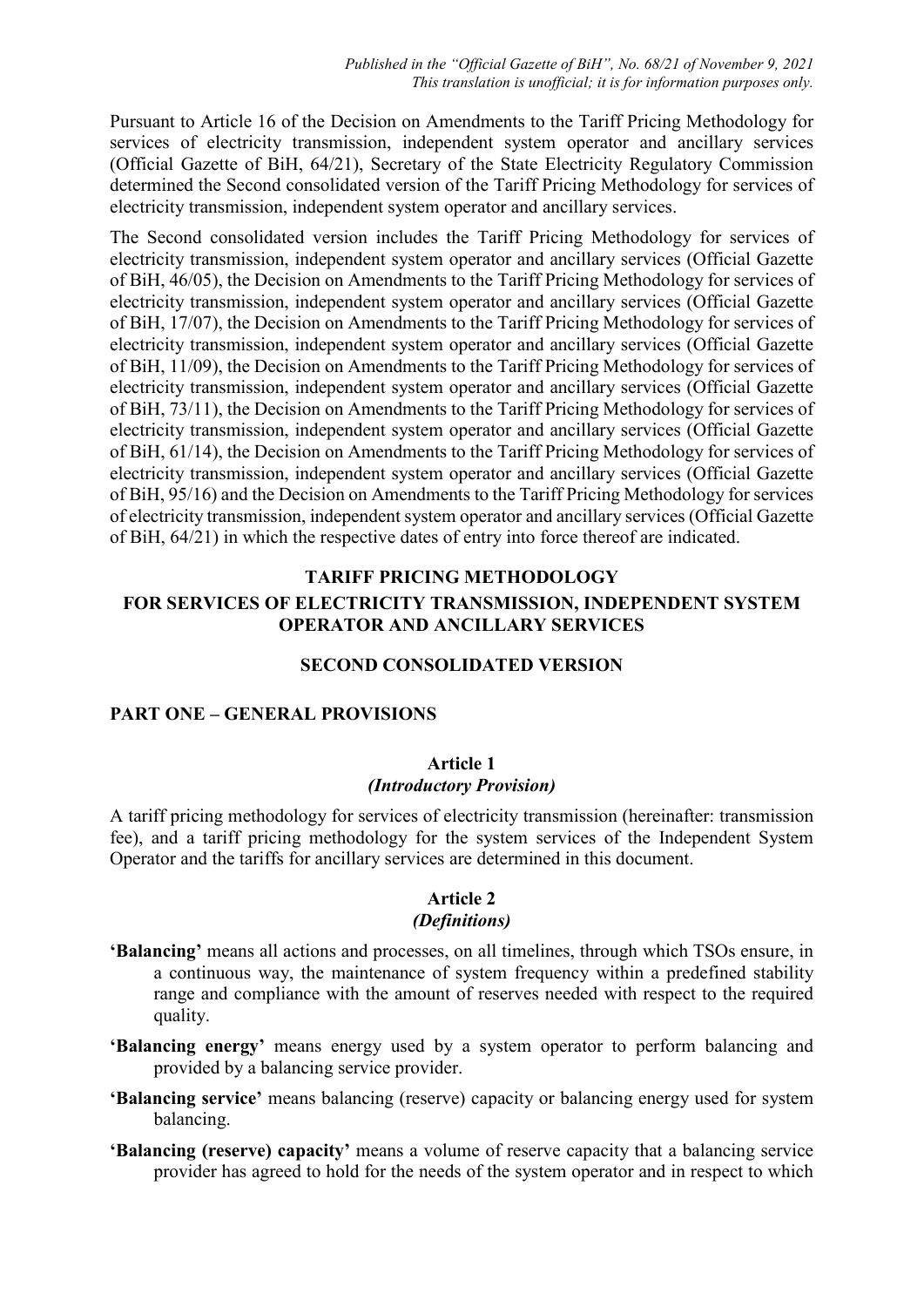the balancing service provider has agreed to submit bids for a corresponding volume of balancing energy for the duration of the contract.

- **ʻBalance responsible party'** means a market participant who has accepted financial responsibility for imbalances of a balancing group under a balance responsibility agreement and is registered as such with the ISO.
- **'Balancing market'** means the central market for procurement and sale of electricity operated by the ISO with a view to maintaining the continuous balance of supply and demand in real time, as well as additional mechanisms applied by the ISO with a view to ensuring supply of the system services.
- **ʻImbalance price'** means the electricity price, be it positive, zero or negative, in each imbalance settlement period for an imbalance of balance responsible parties in each direction.
- **ʻImbalance'** means the difference between measured volumes of injected and withdrawn electricity and a program of a balance responsible party or a market participant considering engaged balancing energy as well.
- **ʻSERC'** means the State Electricity Regulatory Commission.
- **ʻENTSO-E'** means the European Network of Transmission System Operators for Electricity.
- **ʻSystem user'** means any natural or legal person supplying or being supplied via the transmission system.
- **ʻCustomer'** means licensed electric power entities (licensees for supply, distribution or generation of electricity) withdrawing electricity from the transmission system.
- **ʻMerit order list'** means a list of balancing energy bids sorted in order of their bid prices, used for the optimal activation of those bids.
- **ʻGrid Code**' means rules and procedures which govern, *inter alia*, the technical issues related to connection to the transmission system, ancillary services, metering and submission of daily schedules.
- **ʻNon-transaction method'** means the method of charging the electricity transmission services where the price does not depend on the geographical location of the user, or on the number of transactions at the given time period.
- **ʻUnplanned deviation'** means the difference between the realised and planed electricity exchange within an LFC area**.**
- **ʻISO'** means the "Independent System Operator in Bosnia and Herzegovina", Sarajevo.
- **ʻDistribution system operator'** means an entity performing the activity of electricity distribution and distribution system management that is responsible for operation. maintenance and development of the distribution system within a specific area, its connection with other systems and ensuring a long-term capacity of the system to meet the needs for electricity distribution.
- **ʻAncillary services'** means all services procured by the ISO from ancillary service providers with a view to providing system service, that is, maintaining safe and reliable operation of the BIH power system and continuous and quality supply of electricity.
- **'Imbalance settlement'** means a financial settlement mechanism for charging or paying balance responsible parties for their imbalances.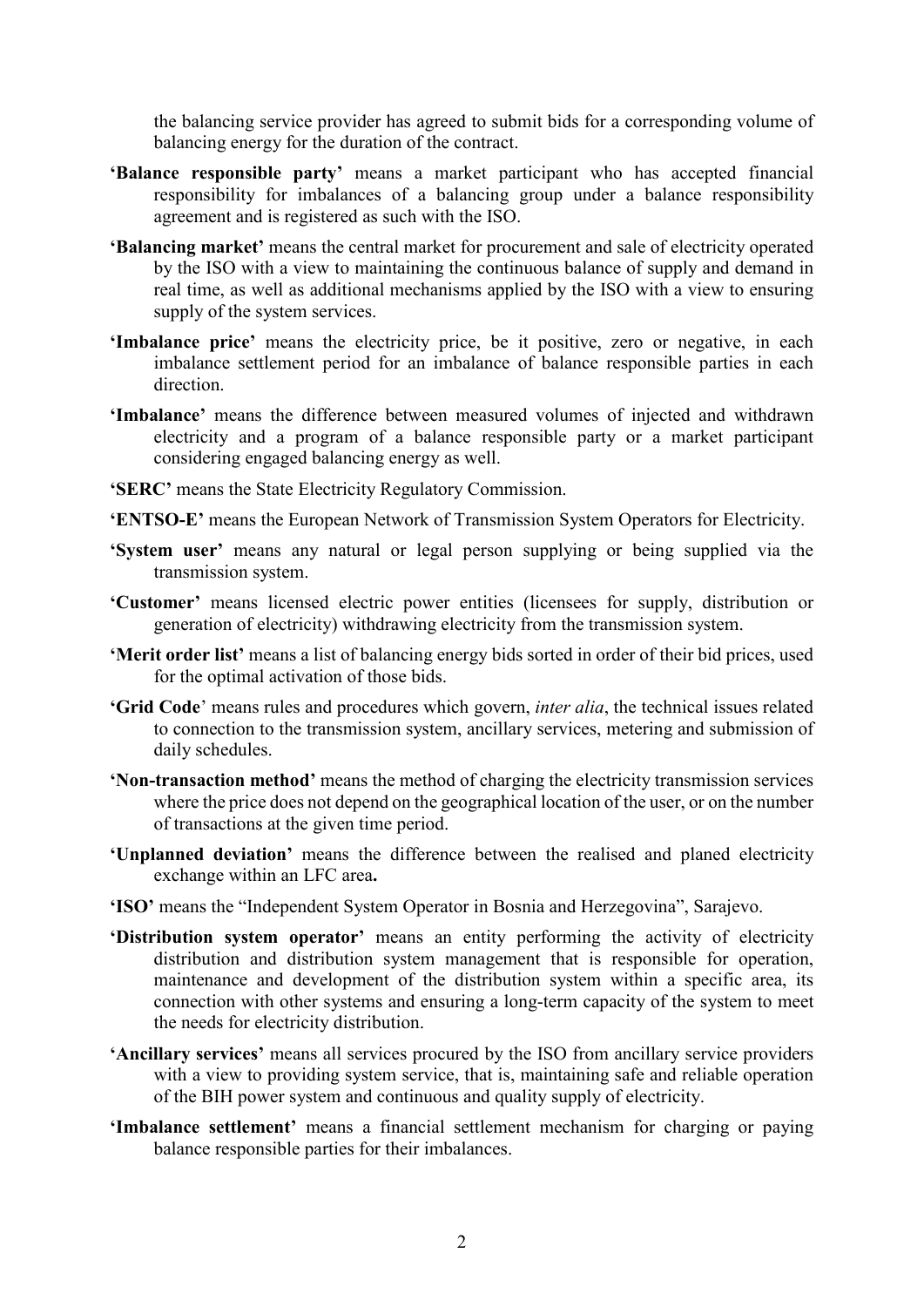- **'Revenue requirement**'**'** means the level of revenues required by a regulated company to provide the required level of services while achieving a reasonable return on assets.
- **'Cross- border electricity flows'** means the flows for which a part of the transmission network providing a direct connection to networks of neighbouring countries is used, and referring to import, export and transit.
- **'Transmission of electricity'** means the transport of electricity via high voltage interconnected system for delivery to end users, distribution companies and neighbouring electricity systems.
- **'Transmission Company'** means "Elektroprenos Bosne i Hercegovine", Joint Stock Company Banja Luka.
- **'Generator'** means any legal person that owns an electricity generation license.
- **'Balancing service provider'** means a market participant whose resources are registered with the ISO for the provision of balancing services.
- **'Ancillary service provider'** means a market participant whose resources are registered with the ISO for the provision of ancillary services.
- **'Exchange of balancing services'** means either or both exchange of balancing capacity and exchange of balancing energy.
- **'Load Frequency Control Block'** or **'LFC Block'** means a part of a synchronous area consisting of one or more LFC areas, physically demarcated by points of measurement at interconnectors to other LFC blocks, operated by one or more system operators fulfilling the obligations of load-frequency control.
- **'Load Frequency Control Area'** or **'LFC Area'** means a part of a synchronous area, physically demarcated by points of measurement at interconnectors to other LFC areas, operated by one system operators fulfilling the obligations of load-frequency control.
- **'Regulatory asset base**' means the value of tangible and intangible assets required and used to provide services within the regulated activity.
- **'Regulated company'** means a legal person whose activity, in accordance with the law, is regulated by SERC.
- **'Frequency restoration reserves**' or '**FRR'** means the active power reserves available to restore system frequency to the nominal frequency and to restore power balance to the scheduled value, and to control load.
- **'Frequency containment reserves**' or '**FCR'** means the active power reserves available to contain system frequency after the occurrence of an imbalance in the system.
- **'System services**' means all services provided by the ISO in order to provide safe and efficient transport of electricity in the transmission system, resolve interruptions in transport of electricity and maintain and re-establish the energy balance in the transmission system.
- **'Supplier'** means a market participant, a legal person holding an electricity supply licence.
- **'Tariff**' means a price charged by the regulated company to users of its services.
- **'Tariff period**' means the period in which the tariff approved by SERC remains unchanged and which usually lasts one calendar year, but may be longer or shorter.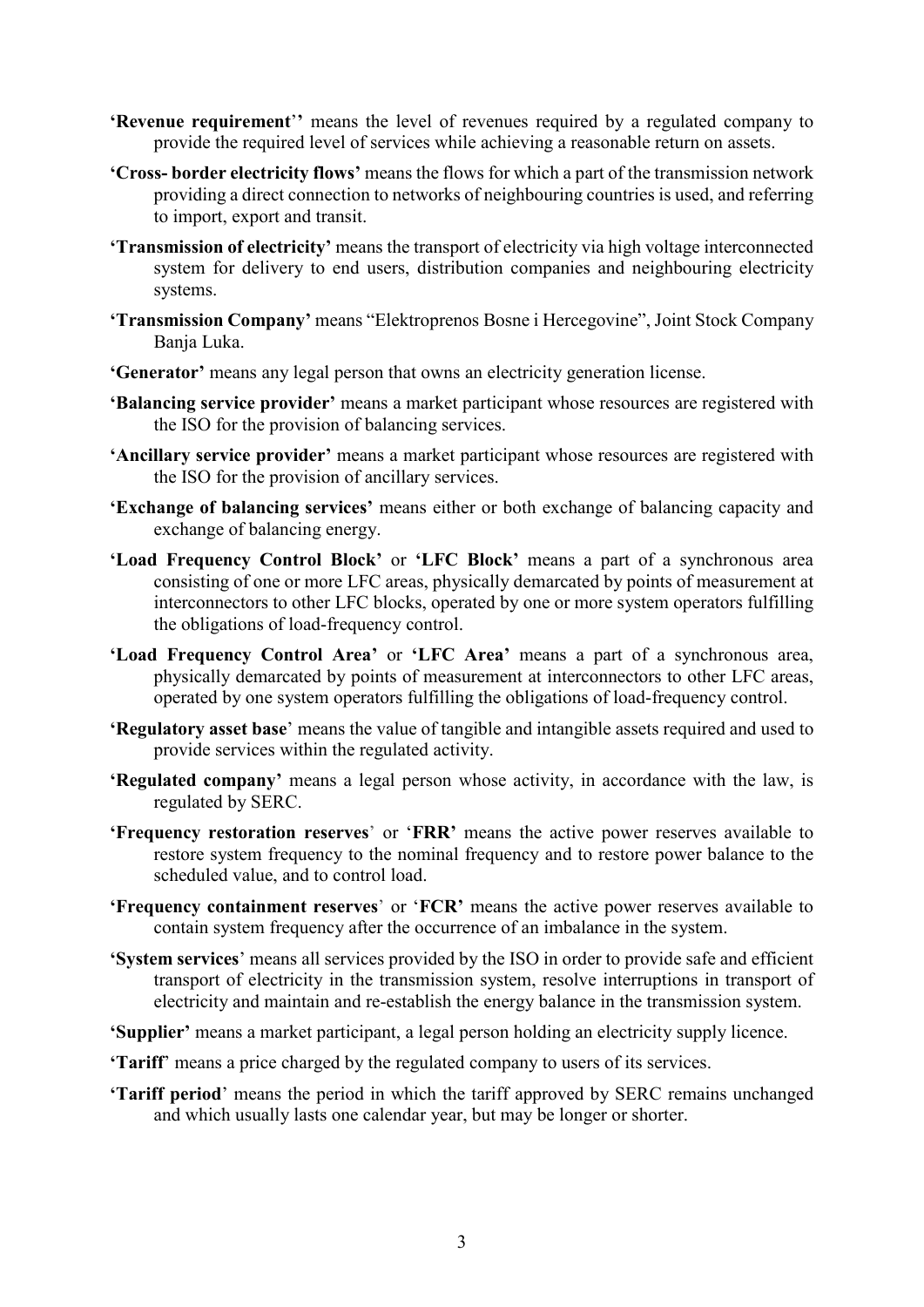- **'Test year**' means the previous or the following calendar year which precedes or follows after the submission of an application for approval of tariffs and for which the regulated company provides information and data required for tariff setting.
- **'Transfer of balancing capacity (reserve)'** means a transfer of balancing capacity (reserve) from the initially contracted balancing service provider to another balancing service provider.
- **'Transit**' means the transport of electricity in order to meet contractual obligations relating to electricity trading, when neither of the contractual parties procures or generates that electricity in Bosnia and Herzegovina.
- **'Market Rules**' means a commercial code containing rules and procedures of the balancing market as well as commercial conditions for connection, utilization and operation of the transmission system.
- **'Market participant'** means a holder of a license pertaining to an electricity activity issued by the competent regulatory authority in Bosnia and Herzegovina.
- **'Replacement reserves'** or **'RR'** means the active power reserves available to restore or support the required level of FRR to be prepared for additional system imbalances, including generation reserves.

# **Article 3**

### *(Abbreviations)*

- *AD*  value of accumulated depreciation of the fixed assets
- *CAS* costs of ancillary service procurement
- *CD* costs of depreciation
- *CGA* value of granted assets
- *CL* costs of procuring electricity to cover transmission system losses
- *CO&M* costs of operation and maintenance
- *CPenSec* costs of charges for non-provision of secondary control capacity
- *CPenTer* costs of charges for non-provision of tertiary control capacity
- C*PrimCap* costs of providing primary control capacity
- *CSecCap* costs of providing secondary control capacity
- $C_{SvsoTH}$  other costs pertaining to the system service
- *CTerCap* costs of providing tertiary control capacity
- *DI* (%) debt interest
- *DP* debt part, value of liabilities from the balance sheet
- *EP* equity part, value of capital from the balance sheet
- *GA* granted assets
- *k* ratio of revenue requirement of the energy component of the tariff and the total revenue requirement
- *kMaxTerEnDow* price cap coefficient for balancing energy for downward tertiary control
- *kMaxTerEnUp* price cap coefficient for balancing energy for upward tertiary control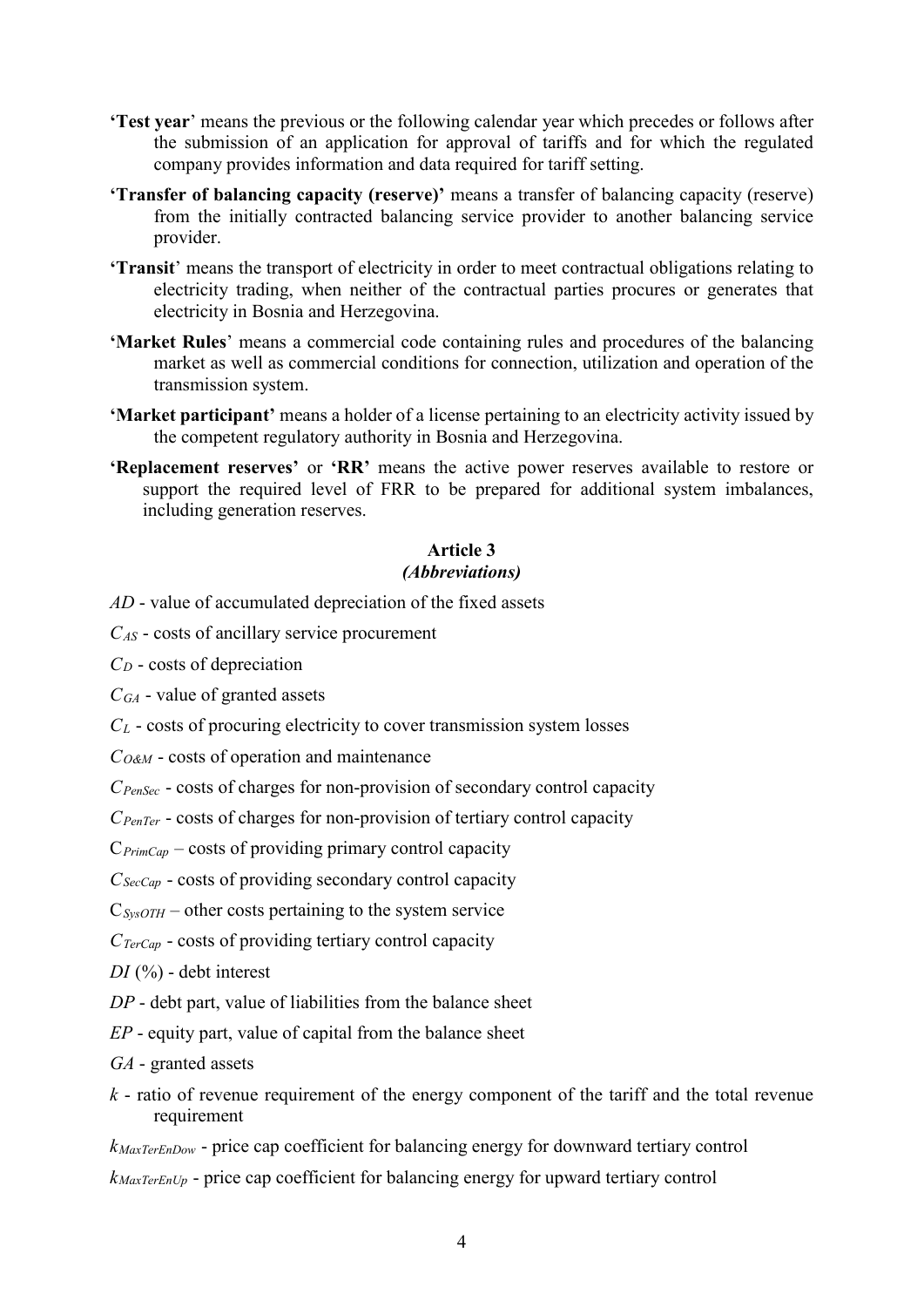*kPenSecCap* – compensation coefficient for non-provided secondary control capacity

*kPenTerCap* - compensation coefficient for non-provided tertiary control capacity

 $k_R$  – price coefficient for excessive withdrawal of reactive energy from the transmission system

 $k_{RG}$  – compensation coefficient for a generator operating in capacitive mode

*kSecCap* – price coefficient for secondary control capacity

*kTerCap* - price coefficient for tertiary control capacity

KM - convertible mark

kvarh – measurement unit for reactive energy  $(1 \text{ kvarh} = 1000 \text{ varh})$ 

kW - measurement unit for active power  $(1 \text{ kW} = 1000 \text{ W})$ 

kWh - measurement unit for active energy

*pBaseSecCap* – base price of secondary control capacity

*PC* - peak load measured at customers which is an annual summation of all monthly maximum capacities measured at customers

*PFalSec* - price of non-provided secondary control capacity

 $p<sub>G</sub>$  - transmission fee paid by generators

*p<sub>ISO G</sub>* - tariff for operation of an independent system operator paid by generators

*pISO L* - tariff for operation of an independent system operator paid by customers

*pL* - price of electricity to cover transmission system losses

*pLC* - part of the transmission fee to be paid by customers pertaining to capacity

*p<sub>LE*</sub> - part of the transmission fee to be paid by customers pertaining to energy

*pMR* - reference price in the electricity market

*pMaxSecCap* - price cap for secondary control capacity

*pMaxSecCapMont* – monthly price cap for secondary control capacity

*pMaxSecCapYear* – annual price cap for secondary control capacity

*pMaxTerCapUp* - price cap for capacity for upward tertiary control

*pMaxTerCapDow* - price cap for capacity for downward tertiary control

*pMaxTerEnUp* - price cap for energy for upward tertiary control

*pMaxTerEnDow* - price cap for energy for downward tertiary control

*p*<sub>PenSecCap</sub> – price of compensation for non-provided secondary control capacity

- $p_R$  price of excessive withdrawal of reactive energy from the transmission system by customers
- *p<sub>reakt</sub>* price of excessive withdrawal of reactive energy from the transmission system by generators
- $p_{SC}$  price of secondary control energy

*pSecEnDow* - *price of energy for downward secondary control*

*p<sub>SecEnUp</sub>* - price of energy for upward secondary control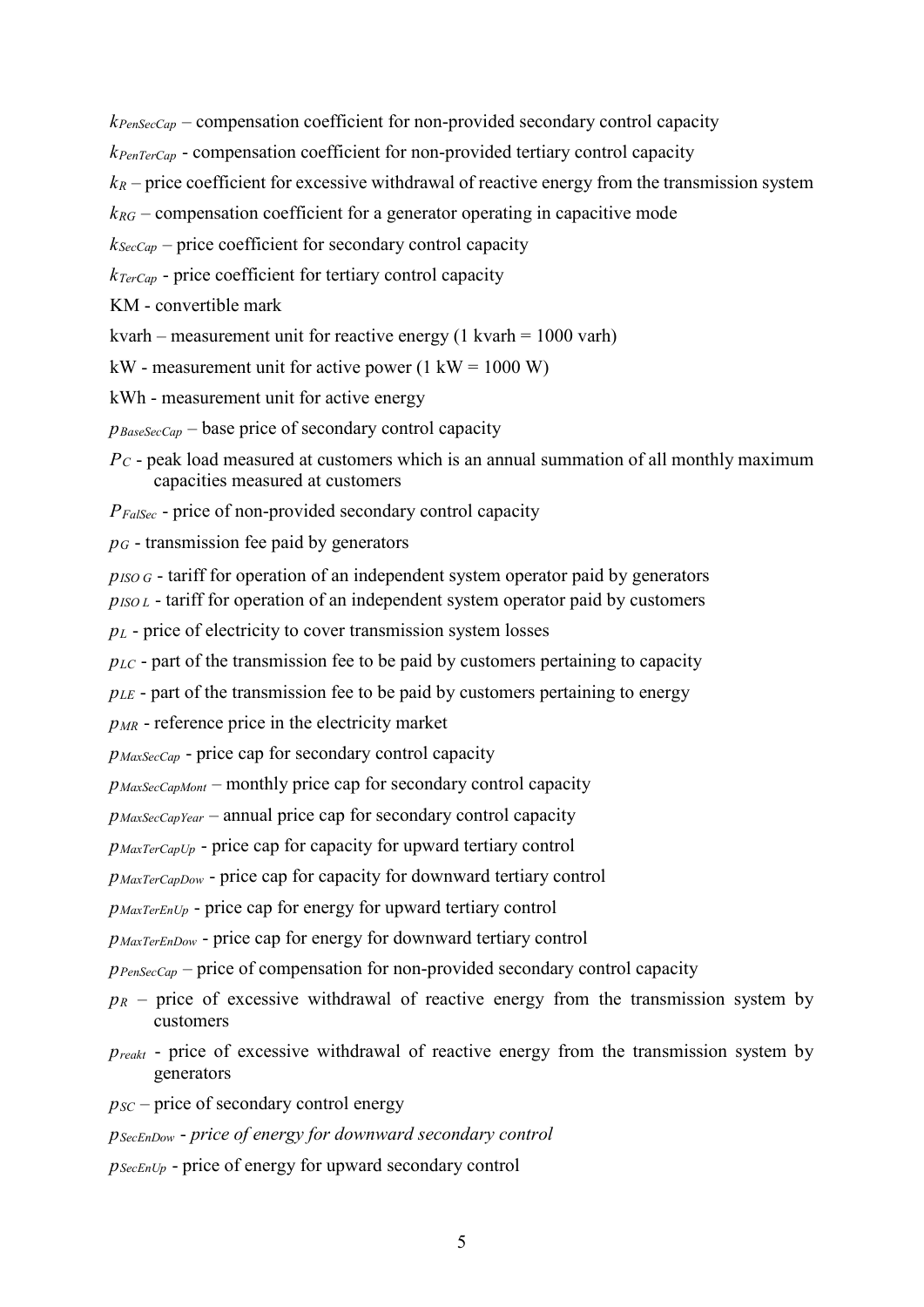*pSys* - tariff for system services

*pTercCap* - price of tertiary control capacity

*pTerEnDow* - price of energy for downward tertiary control

*p<sub>TerEnUp</sub>* - price of energy for upward tertiary control

*PV* - *purchase value of fixed assets*

*RAB* - regulatory asset base

*ROA* - return on assets

*ROE* (%) - return on equity

- *RR<sub>G</sub>* part of revenue requirement pertaining to network fees paid by generators
- *RRISO* revenue requirement for performance of the regulated activity (services) by an ISO
- *RR<sub>ISO G</sub>* part of an independent system operator's revenue requirement pertaining to the tariff paid by generators
- *RRISO L* part of an independent system operator's revenue requirement pertaining to the tariff paid by customers
- *RISO OTH* other revenues pertaining to operation of an independent system operator
- *R<sub>TR OTH</sub>* other revenues referring to the electricity transmission services including the revenue from cross-border trading
- *RRL* revenue requirement referring to network fees paid by customers
- *RR<sub>TR</sub>* revenue requirement for performance of the regulated activity (service) of the Transmission Company
- *S* difference in prices of energy for upward and downward secondary control
- $T$ (%) effective tax rate on profit, relevant for the tariff period
- *TC* - total capital from the balance sheet
- $W_C$  active electric energy withdrawn by customers
- *WG*  active electric energy injected in the transmission network by generators connected to the transmission system
- *WACC* weighted average cost of capital
- *WC* value of working capital.

#### **Article 4** *(Goals and Principles)*

- (1) When determining tariffs, the following goals and principles shall be taken into account:
	- a) impartiality, transparency, and prevention of discrimination;
	- b) incentive for efficiency of the regulated entities and transmission network users;
	- c) incentive for mechanisms for the increase of the energy efficiency;
	- d) establishment of stable relationships on the electricity market and stable conditions for investors into the energy sector;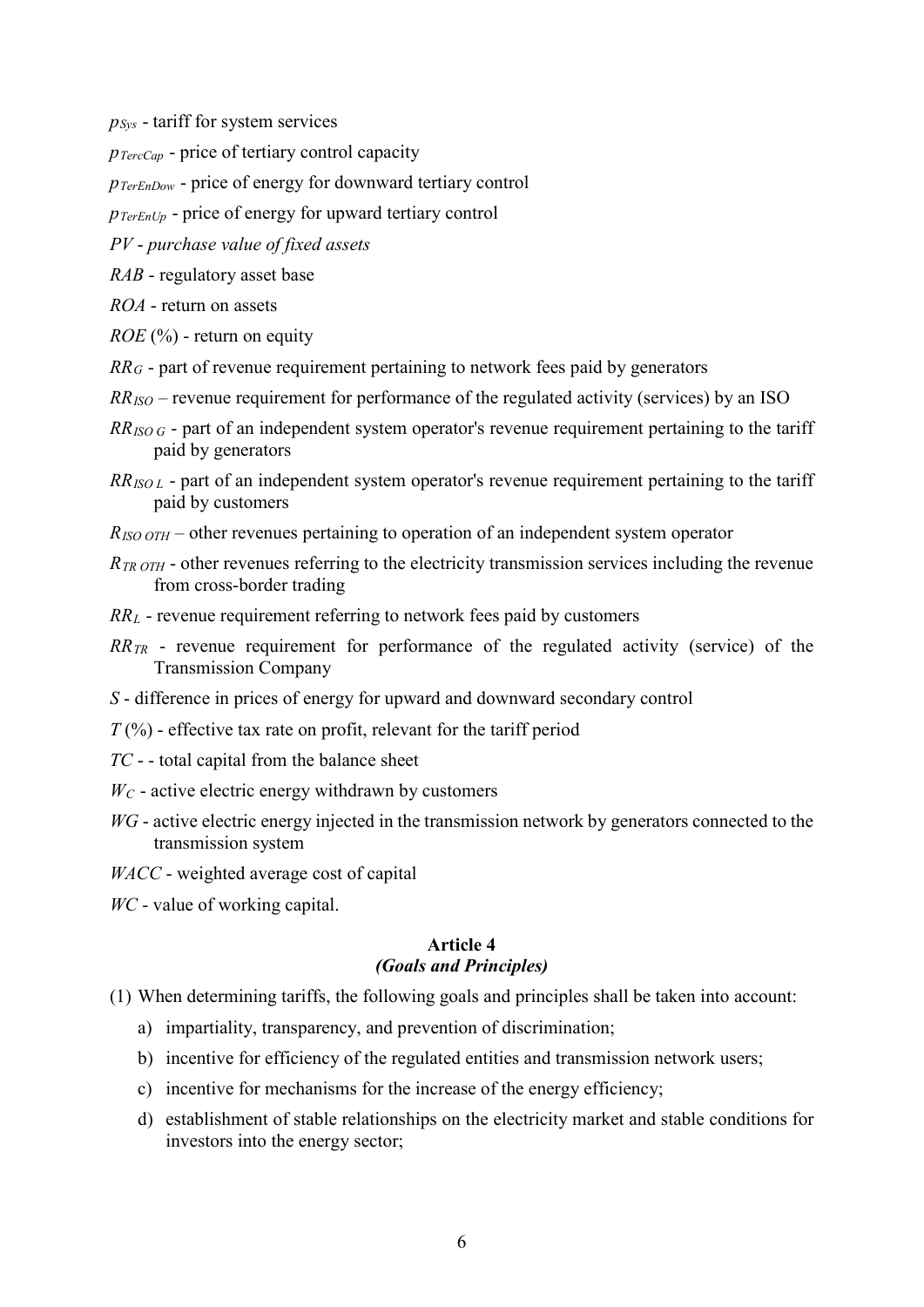- e) incentive for transmission network development in order to continuously maintain or increase the quality of supply.
- (2) In order to achieve goals and principles referred to in the previous paragraph, tariffs shall be established on justified costs of business, operation, maintenance, replacement, construction or reconstruction of facilities and equipment, including a reasonable amount of return on investment, depreciation and taxes and taking into consideration the environmental protection.

### **Article 5** *(Types of Tariffs)*

Tariffs issued by SERC shall be the transmission network fee, the tariff for operation of an independent system operator, the tariff for system service and tariffs for ancillary services.

#### **Article 6**

#### *(Voltage Levels)*

Tariffs shall be charged to the customers who are connected to the voltage levels of 400 kV, 220 kV and 110 kV.

#### **Article 7** *(Tariff Elements)*

(1) Tariffs shall include the following elements:

- a) peak capacity;
- b) active power injected in the transmission network by generators connected to the transmission network;
- c) active power withdrawn;
- d) excessive withdrawal of reactive power.
- (2) Measuring of peak load and active power, and, excessive withdrawal of reactive power shall be defined by the Grid Code, and, the Grid Code and Article 32 of this Methodology respectively.
- (3) When calculating monthly capacity and electric power withdrawn, kilowatts (kW), kilowatt-hours (kWh), and kilovarhours (kvarh) shall be rounded to whole numbers.
- (4) Until the completion of metering at all metering points at which customers withdraw electricity, SERC may approve the tariff calculated on the basis of the revenue requirement and active power withdrawn.

### **Article 8** *(Differentiation of Tariffs)*

- (1) Tariffs may be differentiated by the following criteria:
	- a) Seasonal tariff rates;
	- b) Daily tariff rates;
	- c) Tariff rates depending on the duration of the peak load;
	- d) Tariff rates depending on the consumption level (block tariff).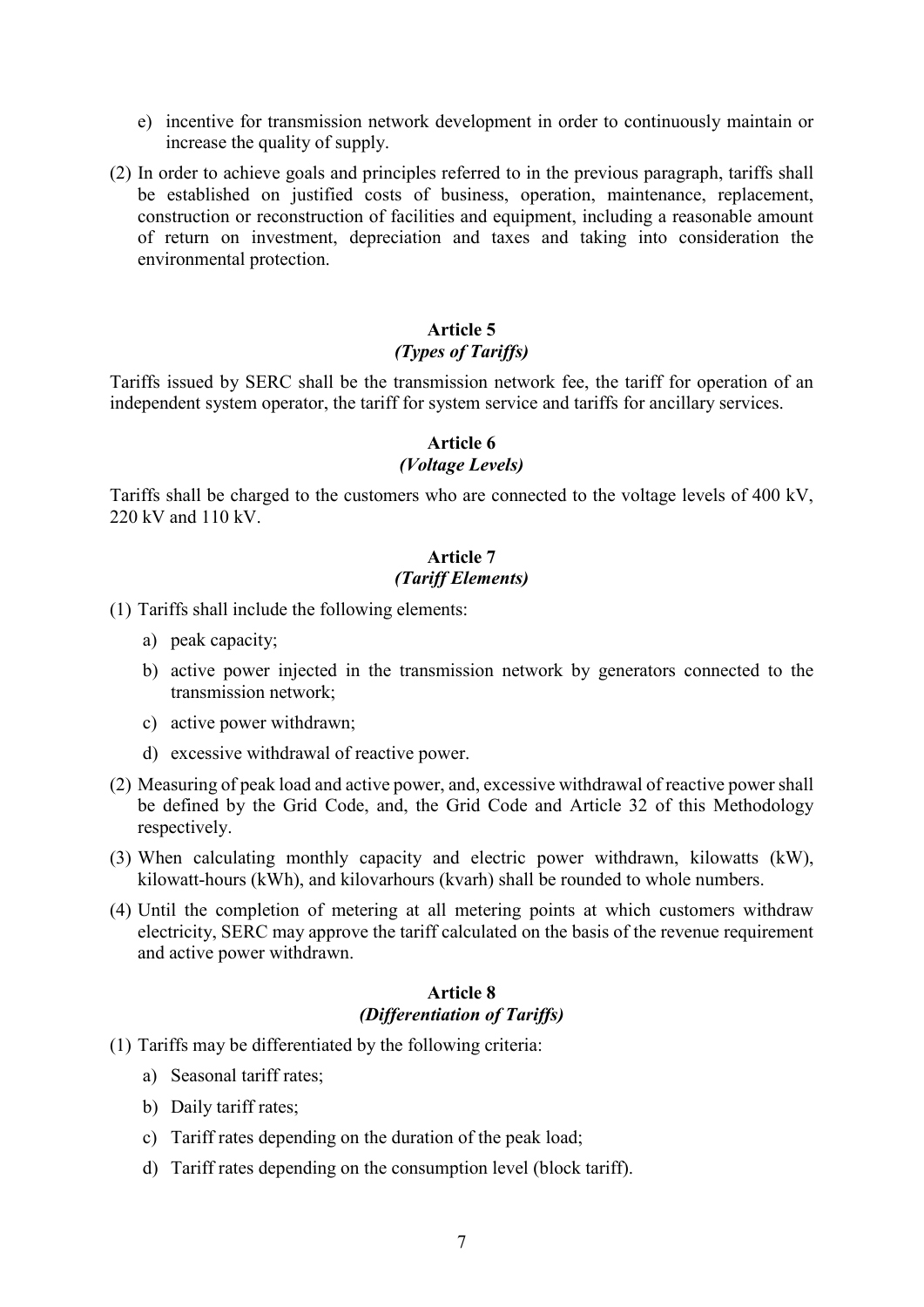(2) During the first few tariff periods, SERC may approve one-part tariffs, which shall be effective until the conditions for possibility of introduction of differentiated tariff rates are provided.

### **Article 9** *(Regulation of Prices (Tariffs))*

Regulation of tariffs shall ensure:

- a) Long-term operation of companies engaged in the regulated activities, with coverage of justified costs and appropriate return on assets;
- b) Improvement of operational productivity within the regulated activities with reasonable and efficient investments;
- c) Justified development of the transmission network and operation of transmission network with the purpose of ensuring safe and quality supply of users.

### **PART TWO – ELECTRICITY BALANCE**

### **Article 10** *(Annual Balance in the Transmission Network)*

- (1) The Independent System Operator shall develop an annual balance of electricity in the transmission network comprising detailed data on the quantities for the following year.
- (2) The balance referred to in the previous paragraph shall be submitted to SERC no later than October  $31<sup>st</sup>$  of the current year.
- (3) This balance shall, inter alia, serve as the basis for planning of the realization of regulated companies.

### **Article 11** *(Balance Elements in the Transmission Network)*

The Independent System Operator, in cooperation with the distribution system operators and generators, shall be obliged to develop the annual balance for the following year, with each individual month of the year comprising of the following:

- a) Quantities of the transmitted electricity and capacity for the eligible customers which are connected to the transmission network;
- b) Quantities of transmitted energy and capacity for tariff customers connected to the transmission network;
- c) Quantities of transmitted energy and capacity withdrawn by eligible customers connected to the distribution network;
- d) Quantities of transmitted electricity and capacity withdrawn by tariff customers connected to the distribution network;
- e) Quantity of active electric energy injected in the transmission network by generators connected to the transmission network
- f) Quantity of required ancillary services.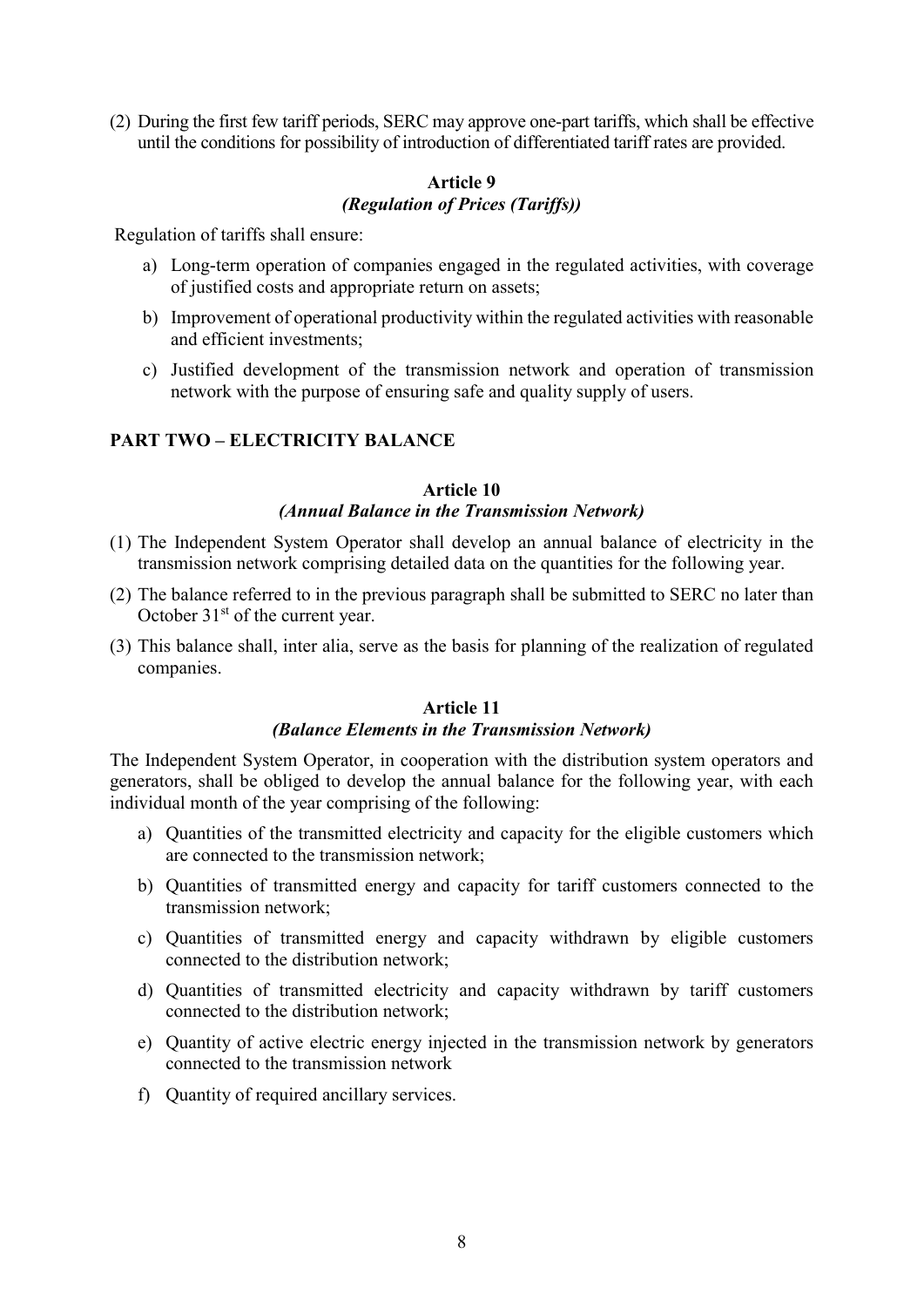#### **PART THREE – TRANSMISSION FEE**

#### **Article 12**

#### *(Funding of the Transmission Company)*

- (1) The Transmission Company shall be funded by providing services to customers and generators, which it shall charge and bill in accordance with approved tariffs, by allocating the right to use cross-border transmission capacities and by a net amount (revenueexpenditure) realized through the mechanism for compensation between transmission system operators (ITC mechanism).
- (2) The Transmission Company shall be funded by other sources as well, such as connection fees for connection to the transmission network.

### **Article 13** *(Method of the Postage Stamp)*

The non-transaction method of postage stamp shall be used to determine the transmission fee. The method shall be applied to all voltage levels and all types of users with single tariff rates on the territory of the entire Bosnia and Herzegovina.

### **Article 14** *(Transmission Fee)*

- (1) The transmission fee shall be allocated for covering operational costs of the Transmission Company.
- (2) The transmission fee shall be paid to the Transmission Company on a monthly basis.
- (3) The transmission fee shall be paid by customers and generators.
- (4) The transmission fee shall not include the connection charge.

#### **Article 15** *(Determination of Transmission Fee)*

- (1) The transmission fee shall comprise the transmission fee paid by customers and the transmission fee paid by generators.
- (2) The transmission fee paid by customers shall comprise two components:
	- a) Part of the transmission fee pertaining to energy  $p_{LE}$  which represents the ratio of the revenue requirement of the component for energy  $k \cdot RR$ <sub>*l*</sub> and energy withdrawn by customers  $W_c$ :

 $p_{LE} = k \cdot RR_L / W_C$ 

where:

 $RR<sub>L</sub>$  – part of the revenue requirement pertaining to network fees paid by customers

 $W_C$  – active electric energy withdrawn by customers

 $k$  – the ratio of the revenue requirement of the component for energy and total revenue requirement pertaining to customers.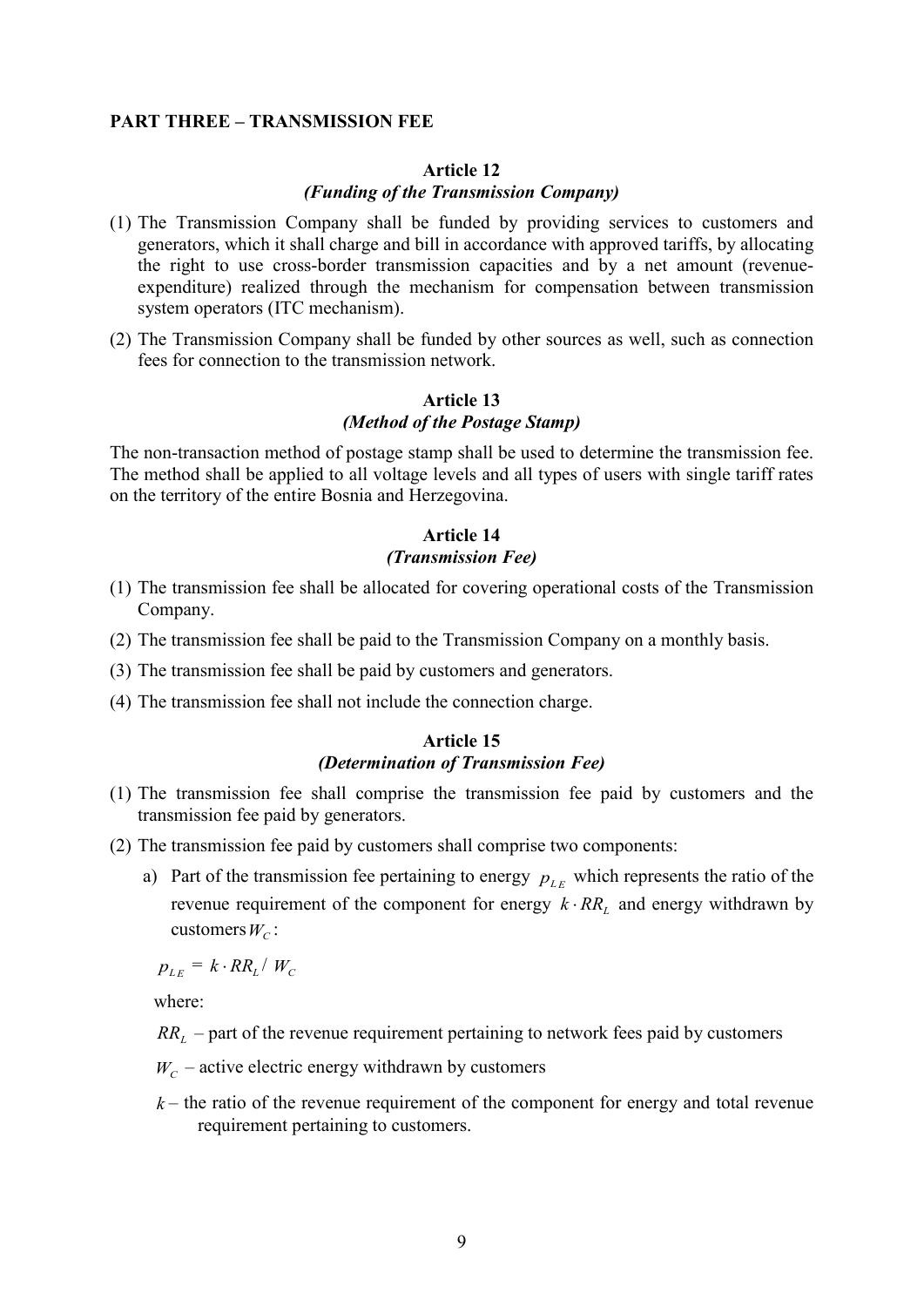b) Part of the transmission fee pertaining to capacity  $p_{LC}$  which represents the ratio of the revenue requirement of the component for capacity  $(1-k)$ ⋅  $RR<sub>L</sub>$  and peak load  $P<sub>C</sub>$ measured at customers:

 $p_{LC} = (1-k) \cdot RR_L / P_C$ 

where:

 $P_{C}$  – peak load measured at customers which represents an annual summation of all monthly maximum capacities measured at customers.

- (3) The ratio of the energy component and the capacity component shall be determined on the basis of a share of constant energy in an annual load diagram for the previous year. As an initial value, the share of capacity shall be determined in the amount of 35%.
- (4) The transmission fee paid by generators shall be:

$$
p_G = RR_G / W_G
$$

where:

 $RR<sub>G</sub>$  – part of revenue requirement pertaining to network fees paid by generators

 $W_G$  – active electric energy injected in the transmission network by generators connected to the transmission network.

(5) Part of the revenue requirement pertaining to network fees paid by generators can range from 0 to 10% of the revenue requirement for performance of the regulated activity of the Transmission Company *RRTR*.

#### **Article 16** *(Determination of the Revenue Requirement)*

- (1) The revenue requirement for performance of the transmission activity shall be formed on the basis of:
	- a) operational and maintenance costs;
	- b) depreciation costs;
	- c) expenditures as determined by law;
	- d) return on assets.
- (2) Costs which relate to the performance of unregulated activities shall not be subject to regulation and shall be excluded from the regulated revenues. All costs and revenues pertaining to unregulated activities shall undergo accounting unbundling and be kept separately from those pertaining to the regulated activity.
- (3) The revenue requirement for performance of the regulated activity shall be calculated based on the following expression:

$$
RR_{TR} = C_{O\&M} + C_D + (RAB \times WACC) - R_{TR\ OTH}
$$

where:

*CO&M* - costs of operation and maintenance

 $C_D$  - depreciation costs

*RAB* - regulatory asset base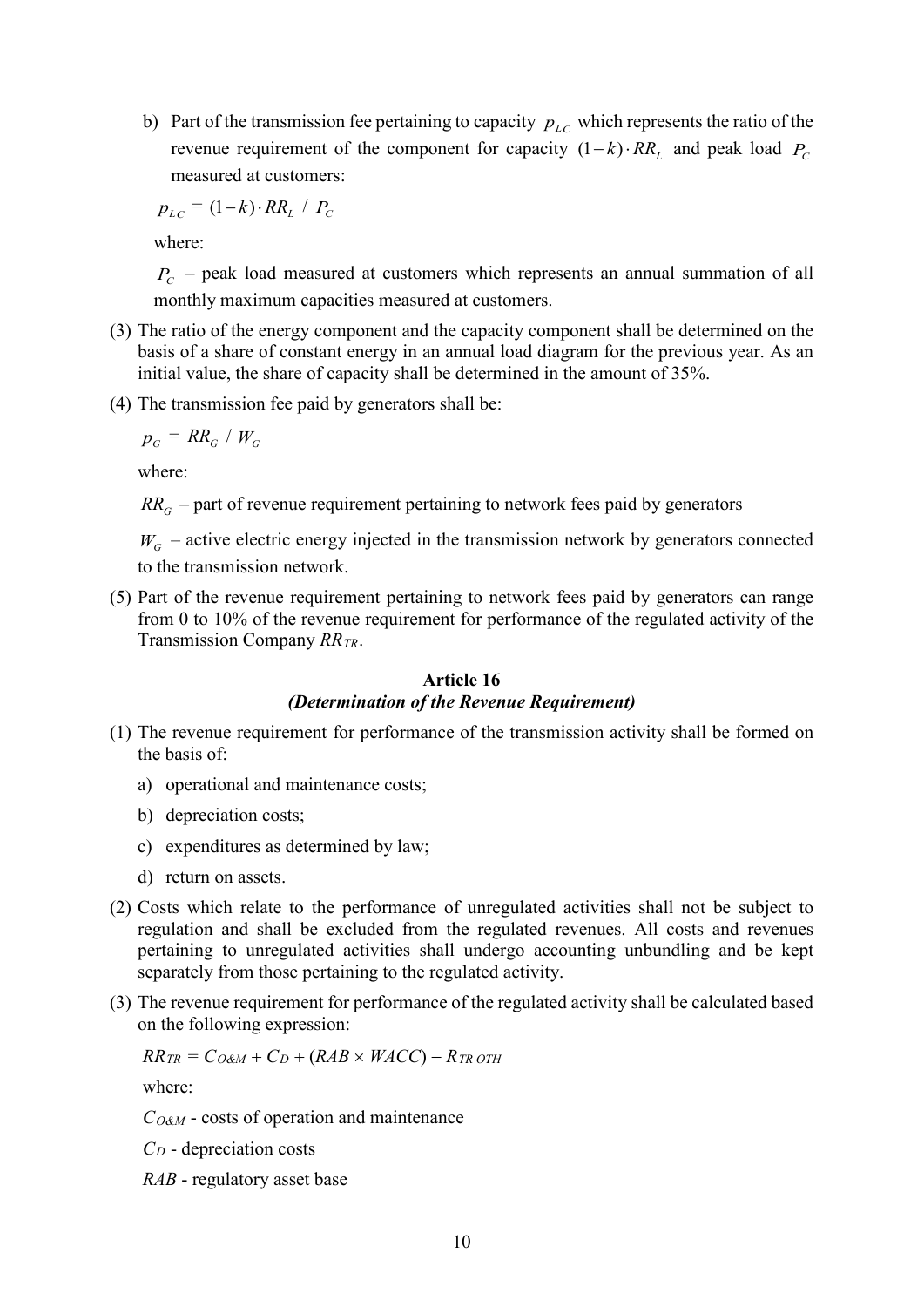*WACC* - weighted average cost of capital

*R<sub>TR OTH</sub>* - other revenues referring to the electricity transmission services including the revenue from cross-border trading.

(4) In case of a deviation from the planned scope of services, an adjustment of the revenue requirement for the next tariff period shall be made.

#### **Article 17**

#### *(Costs of Operation and Maintenance)*

- (1) Costs of operation and maintenance  $C_{O\&M}$  shall be justified costs incurred due to operation (exploitation) and maintenance of the transmission network in accordance with the technical standards used in Bosnia and Herzegovina, applicable legal regulations and internal documents of the regulated company. These costs shall, inter alia, include the regulatory fee.
- (2) SERC shall recognize justified costs which may also be determined on the basis of benchmarking, taking into account specific characteristics of the regulated company.
- (3) SERC shall differentiate the portion of operation and maintenance costs which may be influenced by the regulated company during its operation, and which may be planned and controlled accordingly, from those costs which may not be controlled or planned.
- (4) Controlled costs of operation and maintenance shall be planned based on the business realization of the previous year. Uncontrolled cost shall be subject to a SERC assessment and may be taken into account when determining the revenue requirement, depending on the assessment.
- (5) The amount of the regulatory fee, which a regulated company includes in its costs of operation and maintenance, shall be determined by SERC in its financial plan under the terms and conditions prescribed by law.

### *Article 18*

#### *(Depreciation)*

Calculation of depreciation shall be performed in accordance with adopted accounting policies defined in the Rules of Accounting or another internal document which is harmonized with the legal regulations and applicable international accounting standards. The depreciation cost calculated in this manner shall be recognized when calculating the revenue requirement.

#### **Article 19**

#### *(Return on Assets)*

(1) Return on assets shall be calculated based on the regulatory asset base and the weighted average cost of capital:

 $ROA = RAB \times WACC$ 

where:

*ROA* - return on assets

*RAB* - regulatory asset base

*WACC* - weighted average cost of capital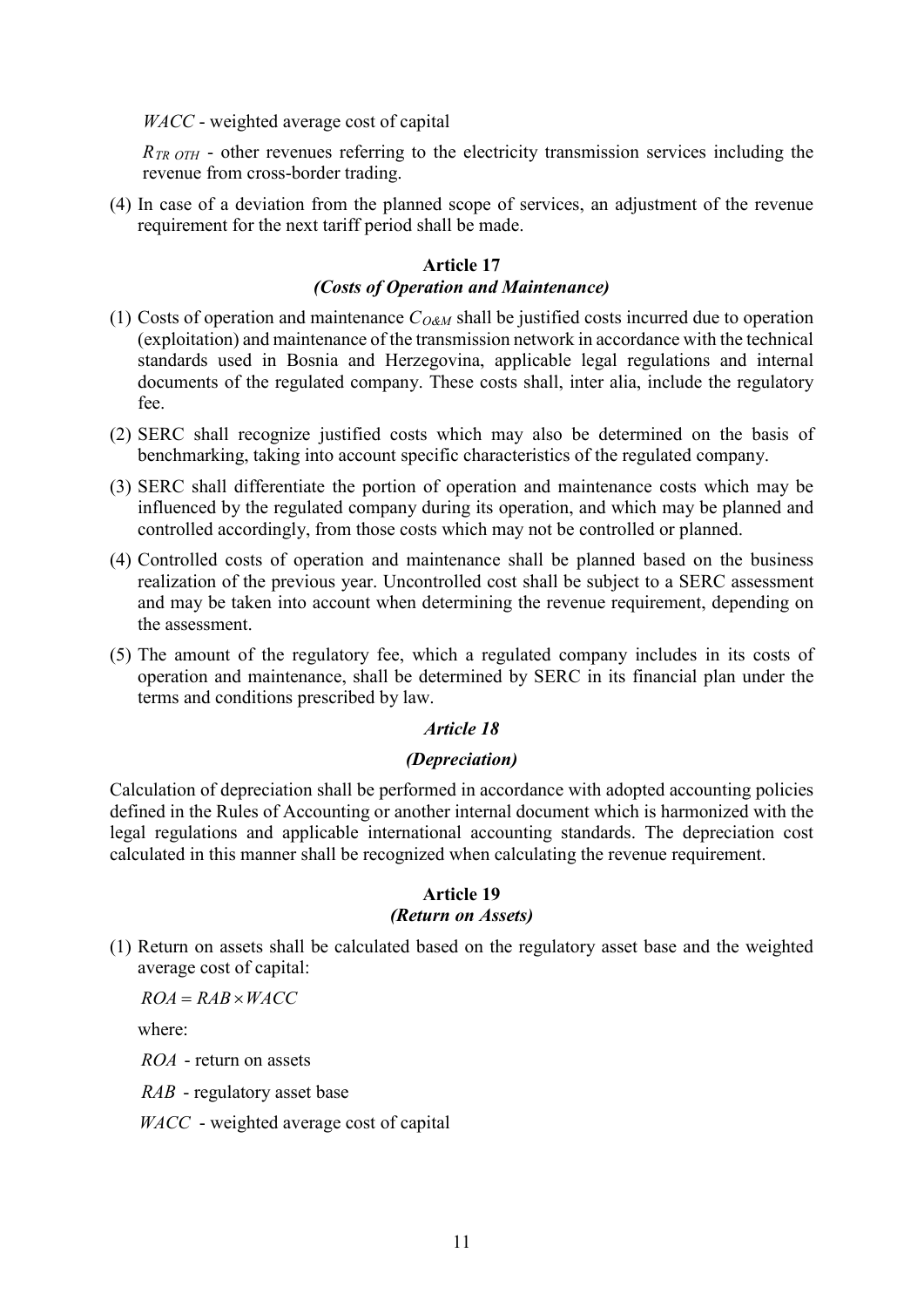- (2) Return on assets shall be calculated based on the value of the regulatory asset base taking into consideration the weighted average cost of capital. When calculating WACC, the ratio of capital and liabilities from the balance sheet shall be taken into consideration.
- (3) The regulatory asset base (RAB), as the basis for calculation of return on assets, shall comprise the fixed assets and the required amount of fixed working assets (current assets).
- (4) The regulatory asset base shall include the purchase value of fixed assets, less accumulated depreciation. Granted assets, i.e. assets gained free of charge, shall not be included in the regulatory asset base.
- (5) The amount of working assets which shall be included in the regulatory base (working or circulating capital), shall be equal to net working capital and shall be calculated as the difference between total working or current assets and total liabilities falling due within one year.
- (6) The regulatory asset base with a view to calculating the revenue requirement shall be determined in the following manner:

 $RAB = PV - AD - GA + WC$ 

Where:

*PV* - purchase value of fixed assets,

*AD* - value of accumulated depreciation of fixed assets,

*WC* - value of working (circulating) capital,

*GA* - granted assets.

- (7) The regulatory asset base may include only those assets which are used for the performance of regulated activities within the competence of SERC.
- (8) Investments in the fixed assets shall be estimated and recognized based on the maintenance of the required scope and standard quality of services in the regulated activity.
- (9) With a view to determining justification of every single investment in the fixed assets, which is performed within the regulated activity, SERC shall:
	- a) Examine justification of an investment from the aspect of improvement of the quality and safety of supply, in accordance with the projected increase of demand;
	- b) Examine harmonization of investments with the existing development programs (plans).

(10) SERC may determine to perform an audit of the regulatory asset base. For the purpose of establishing as realistic transmission fee as possible, the audit of the regulatory asset base may be initiated in any tariff period.

(11)Weighted average cost of capital shall be used for the calculation of the rate of return according to the following formula:

$$
WACC(\%) = \frac{EP}{TC} \times \frac{ROE}{1 - \frac{T}{100}} + \frac{DP}{TC} \times DI
$$

where:

 $EP$  – value of equity (value of capital from the balance sheet),

*DP* – value of liabilities (debt) (value of liabilities from the balance sheet),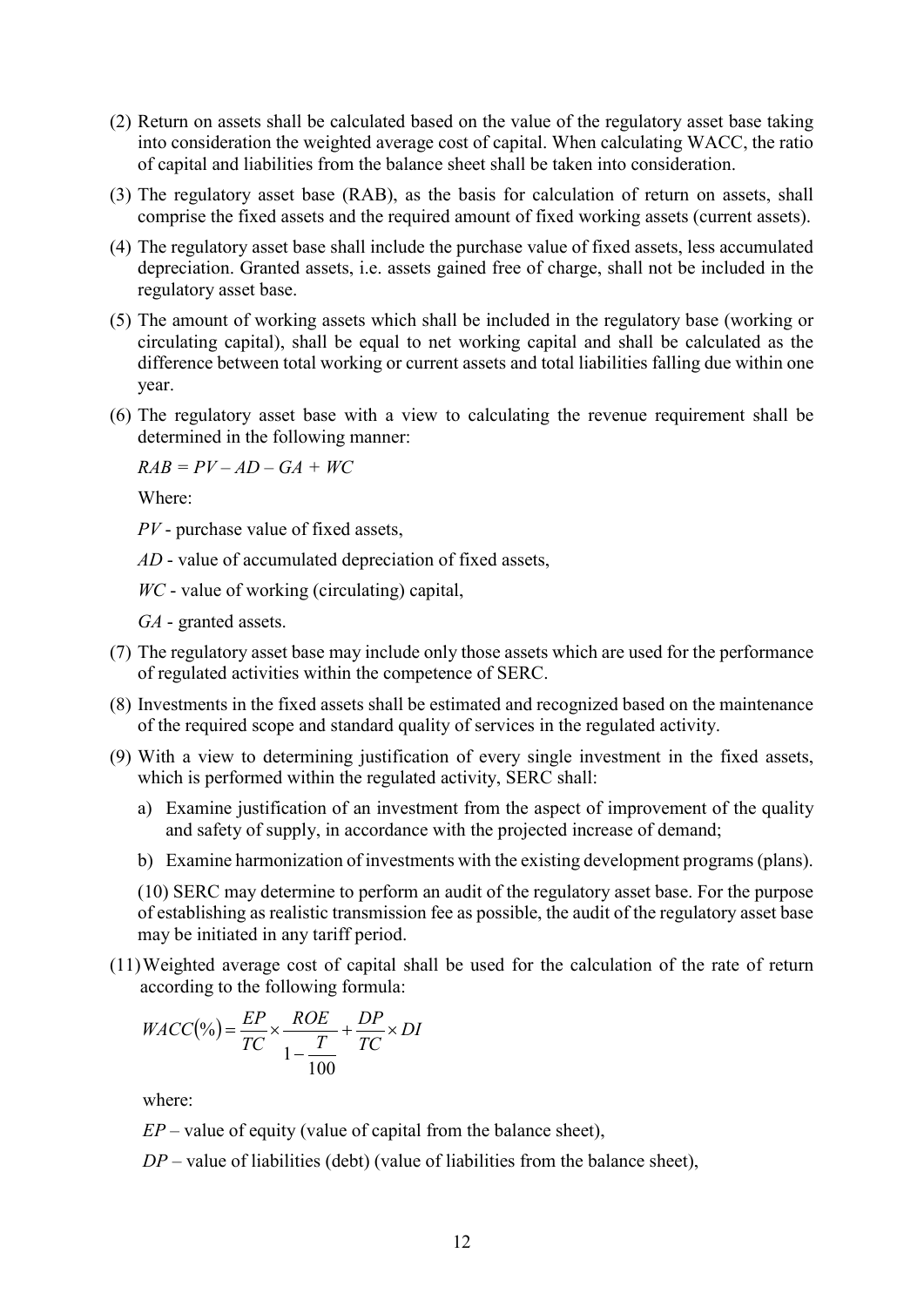*TC* – value of total capital from the balance sheet,

*ROE (%)* – return on equity,

*DI*  $\frac{1}{2}$  – costs of debt,

*T (%)* – effective tax rate on return, valid for the regulatory period.

- (12)WACC shall be calculated on the basis of the ratio between capital and liabilities during the test year. SERC may determine the planned (projected) ratio between the capital and liabilities which shall be used for calculation of weighted average cost of capital.
- (13)SERC shall approve the rate of return on capital for each tariff period.
- (14)Costs of debt shall be recognized on the basis of real obligations of the Transmission Company. For the future debts, the costs of debt shall be approved by SERC, taking into account the level of interest rate on the capital market.

### **PART FOUR – TARIFF FOR OPERATION OF AN INDEPENDENT SYSTEM OPERATOR AND TARIFFS FOR ANCILLARY SERVICES**

#### **Article 20**

#### *(Funding of the Independent System Operator)*

- (1) The Independent System Operator shall be funded from the provision of system services, which are charged in accordance with tariffs approved by SERC and billed on a monthly basis.
- (2) Until the market mechanism becomes fully operational and objective conditions for more precise tariff pricing are created, SERC may approve ISO tariffs in accordance with the concrete circumstances which exist at the moment of filing an application for approval of tariffs.

#### **Article 21**

#### *(Tariff for Operation of an Independent System Operator)*

The tariff for operation of an independent system operator shall be designed to cover ISO operational costs, which are incurred by the performance of activities as prescribed by Article 2 and Article 7 of the Law Establishing the Independent System Operator for Transmission System in Bosnia and Herzegovina (Official Gazette of BiH no. 35/04).

#### **Article 22** *(Determining Tariff for ISO Operation)*

- (1) The tariff for operation of an independent system operator shall comprise the tariff for operation of an independent system operator paid by customers and the tariff for operation of an independent system operator paid by generators.
- (2) The tariff for operation of the Independent System Operator paid by customers shall be:

 $p_{ISOI}$  = *RR<sub>ISOL</sub>* /  $W_C$ 

where:

 $RR_{ISOL}$  – part of the revenue requirement of an independent system operator pertaining to the tariff paid by customers

 $W_c$  – active electric power withdrawn by customers.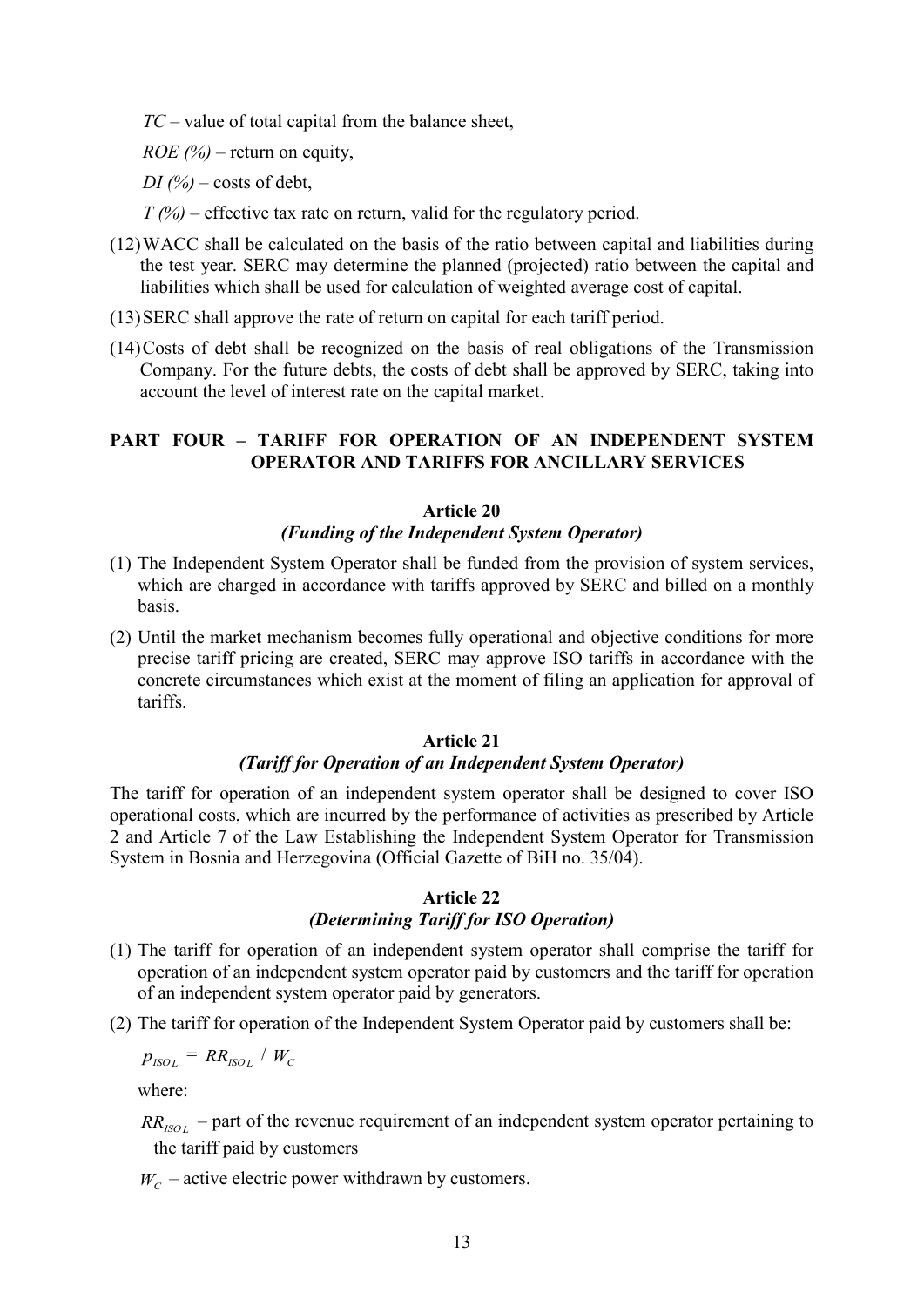(3) The tariff for operation of an independent system operator paid by generators shall be:

 $p_{ISOG}$  =  $RR_{ISOG}$  /  $W_G$ 

where:

 $RR_{ISOG}$  – part of the revenue requirement of an independent system operator pertaining to the tariff paid by generators

 $W_G$  – active electric power injected in the transmission network by generators connected to the transmission network.

(4) Part of the revenue requirement of the Independent System Operator pertaining to the tariff paid by generators *RRISOG* can range from 0 to 10% of the revenue requirement for performance of the regulated activity of the Independent System Operator *RRISO*".

#### **Article 23** *(Determining Revenue Requirement)*

- (1) The revenue requirement for performance of the ISO activities shall be determined on the basis of:
	- a) costs of operation and maintenance;
	- b) costs of depreciation;
	- c) expenditures as determined by law.
- (2) The revenue requirement for performance of the regulated activity shall be calculated on the basis of the following expression:

$$
RR_{ISO}=C_{O\&M}+C_D-R_{ISO\ OTH}
$$

Where:

*CO&M* - costs of operation and maintenance,

*CD* - costs of depreciation,

*R ISO OTH* - other revenues pertaining to operation of an independent system operator.

(3) In case of a deviation of realized scope of services from the planned scope, an adjustment of the revenue requirement for the next tariff period shall be made.

#### **Article 24**

### *(Costs of Operation and Maintenance)*

- (1) Costs of operation and maintenance  $C_{O\&M}$  shall be justified costs incurred during operation and maintenance of the ISO assets in accordance with technical standards applied in Bosnia and Herzegovina, applicable legal regulations and internal documents of the regulated company. These costs shall include costs of debt on loans and the regulatory fee.
- (2) SERC shall recognize justified costs which may be determined on the basis of benchmarking, taking into account specific characteristics of the regulated company.
- (3) Investments in fixed assets shall be estimated and recognized in accordance with the objective of maintaining the required scope and standard quality of services in the regulated activity.
- (4) In order to determine justification of every single investment in the fixed assets, which is performed within the regulated activity, SERC shall: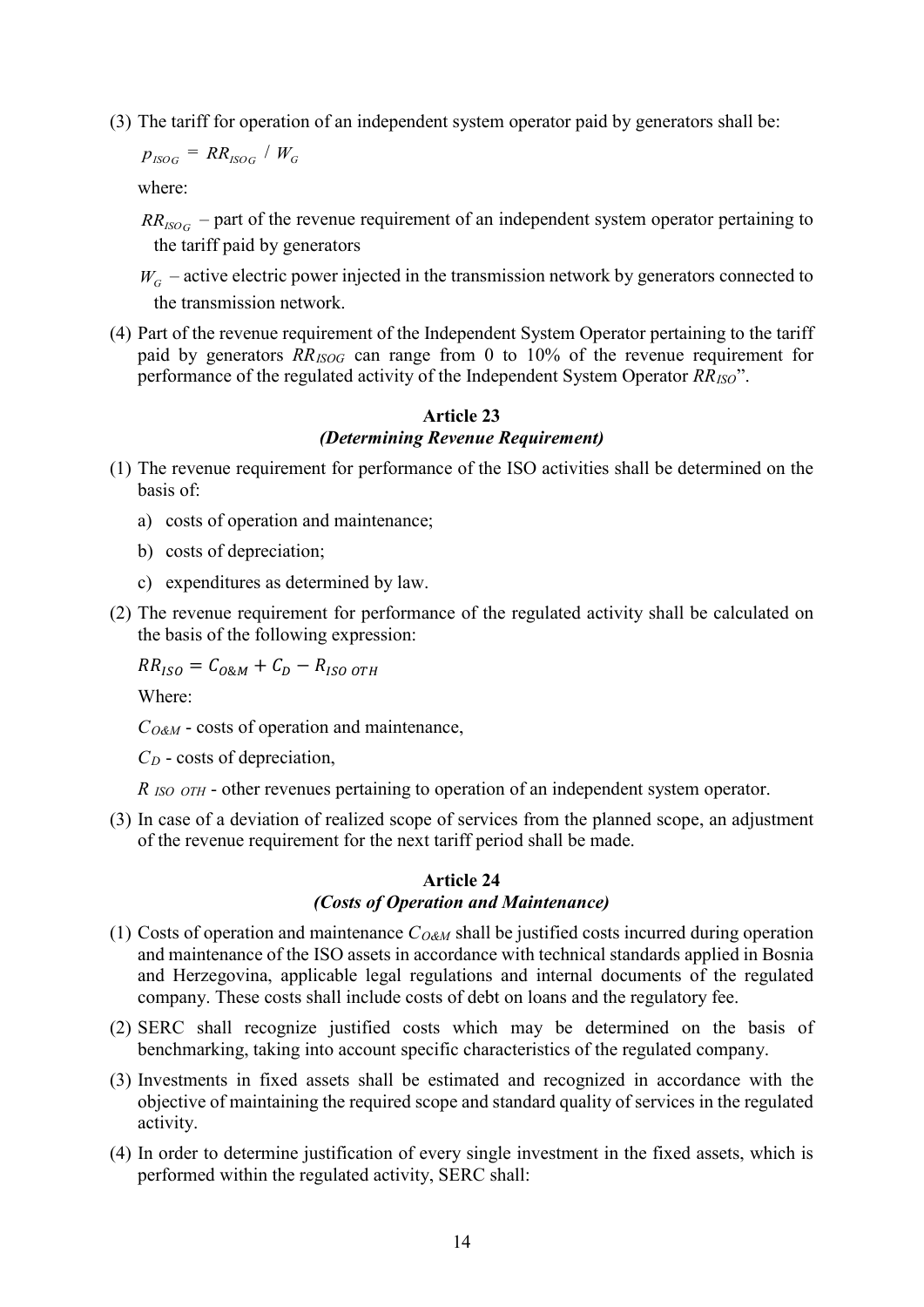- a) Examine justification of an investment from the aspect of improvement of the quality and security of supply, in accordance with the projected increase of demand;
- b) Examine harmonization of investments with the existing development programs (plans).

### **Article 25** *(Depreciation)*

Calculation of depreciation shall be performed in accordance with adopted accounting policies defined in the Rules of Accounting or another internal document which is harmonized with the legal regulations and applicable international accounting standards. The depreciation cost calculated in this manner shall be recognized when the calculating revenue requirement.

#### **Article 26** *(Tariffs for Ancillary and System Services)*

- (1) Tariffs for ancillary and system services shall be designed to cover costs of procuring ancillary services. The ISO shall procure ancillary services through public bidding.
- (2) Ancillary services may be delivered by all entities in the power sector that have the capacity for the provision of these services. The ISO shall carry out the procurement of ancillary services through transactions with providers of these services while the delivery of system services shall be performed with the aim of ensuring optimal operation of the transmission system. The ISO shall be obligated to estimate the required scope of all ancillary and system services on an annual basis and determine a financial amount of each service separately on an annual basis as well as a total financial amount of all required ancillary and the amount of the tariff for system service.
- (3) Ancillary services are as follows:
	- a) control of frequency and active power;
	- b) control of voltage and reactive power;
	- c) black start;
	- d) covering of electricity losses in the transmission system;
	- e) eliminating imbalances (deviations).
- (4) The ancillary services pertaining to control of frequency and active power are called balancing services and they include:
	- a) frequency containment reserve (FCR) (primary control);
	- b) frequency restoration reserve (FRR) which may be:
		- 1) automatic frequency restoration reserve (aFRR) (secondary control);

2) manual frequency restoration reserve (mFRR) (tertiary control);

- c) replacement reserve (RR).
- (5) The ISO shall keep records and calculate all costs related to the procurement of ancillary services and revenues from the provision of the system service separately from costs which are recognised within the tariff for the ISO operation.
- (6) Exceptionally, in case of impossibility to procure ancillary services through public bidding, the missing share of ancillary services shall be procured in a regulated manner. In that case, the ISO shall determine the missing scope and entities to provide the service with related volumes for each ancillary service. The price of providing the missing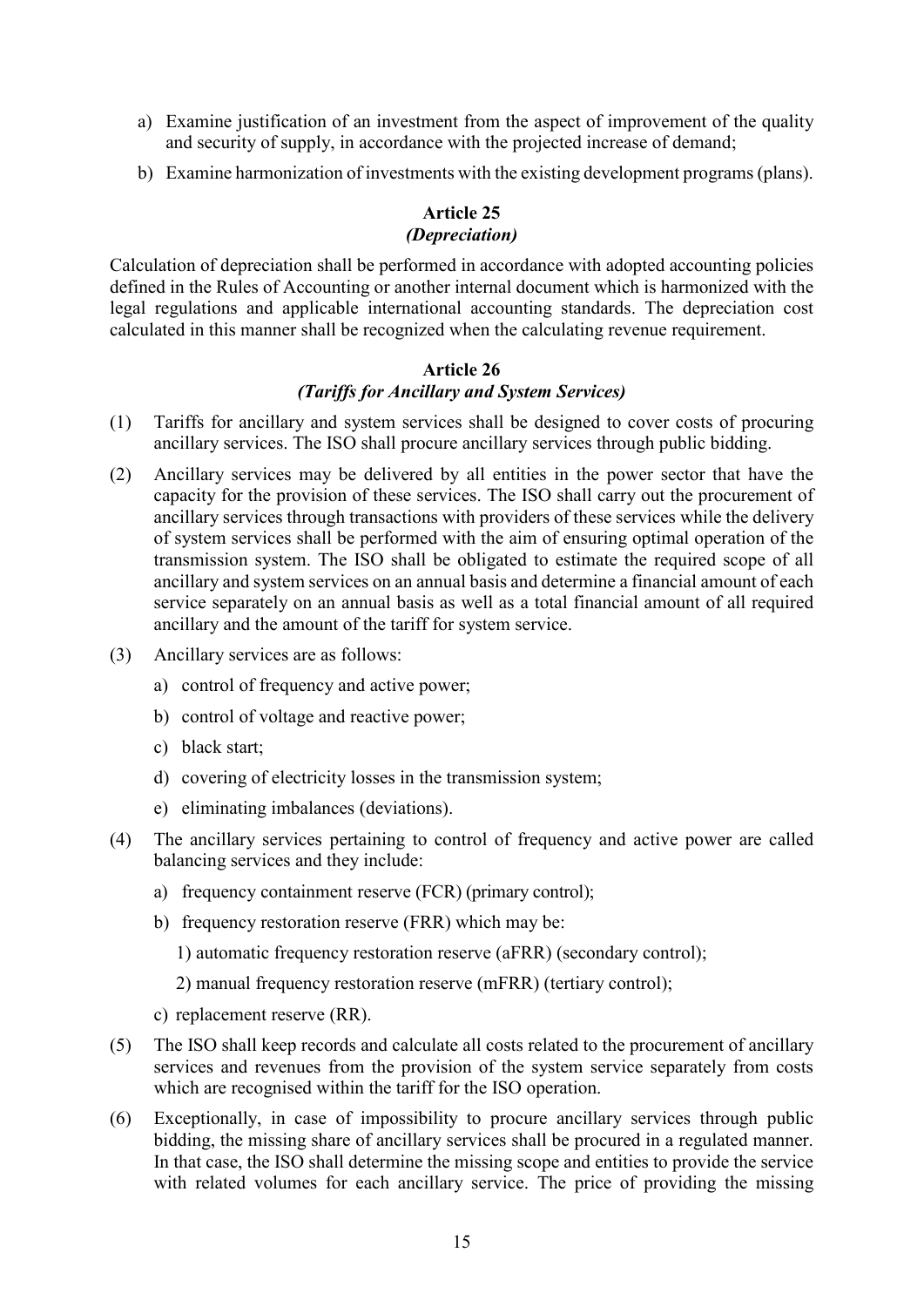volumes shall be equal to weighted average prices of offers accepted in public procurement procedures for the stated services. The information on procurement of ancillary services for each month shall be submitted to SERC.

#### **Article 27**

# *(Frequency Containment Reserve – FCR (Primary Control))*

- (1) The ISO shall provide the required reserve in the market through public bidding. The procurement process is defined in the Procedures for Ancillary Services developed by the ISO.
- (2) The procedure for procurement of the frequency containment reserve is implemented on an annual basis. In case of impossibility to procure the required scope of the reserve on an annual basis the procurement is organised on a monthly basis.
- (3) If the required reserve is not provided through the procurement procedure in the market, the ISO shall allocate the required scope of frequency containment reserve to the balancing service providers that have the facilities for the provision of the service, taking into account the availability of generation units throughout the whole period for which the provision of service is required.
- (4) If the frequency containment reserve is activated each service provided is entitled to receive financial compensation for energy. Compensation for energy is proportional to the activated energy and the price of energy for maintaining the frequency at the level of the Continental Europe synchronous areas pursuant to the Synchronous Area Framework Agreement (SAFA) for the Regional Group Continental Europe*.*
- (5) The ISO shall define a methodology for determining the activated energy and the price of activated energy, calculation as well as all technical details pertaining to the provision of this service in the Procedures for Ancillary Services.

# **Article 28** *(Secondary Control – Capacity)*

- (1) The ISO shall determine the scope of required secondary reserve (capacity) in the BiH control area for each calendar month of a year, for peak and off-peak periods separately.
- (2) The peak period shall be in the period from 6:00 to 24:00 hrs while the off-peak period shall be from 0:00 to 6:00 hrs every day.
- (3) The ISO shall provide secondary control by purchasing this service in the market through public bidding. The ISO shall be obligated to conclude contracts with service providers specifying the scope of services with detailed energy and financial values and other necessary data.
- (4) The procedure to purchase secondary control reserve capacity shall be carried out on an annual and monthly basis.
- (5) A monthly purchase of secondary control reserve capacity shall be organised to purchase the missing quantities of secondary control reserve capacity. In those months for which the required secondary control reserve capacity has been fully purchased through an annual purchase, a monthly purchase shall not be organised.
- (6) The ISO shall rank submitted bids by the bid price of secondary control reserve capacity and make selection of the most favourable bids to the level of the required quantity of secondary control reserve capacity. Secondary control capacity shall be paid at the bid price.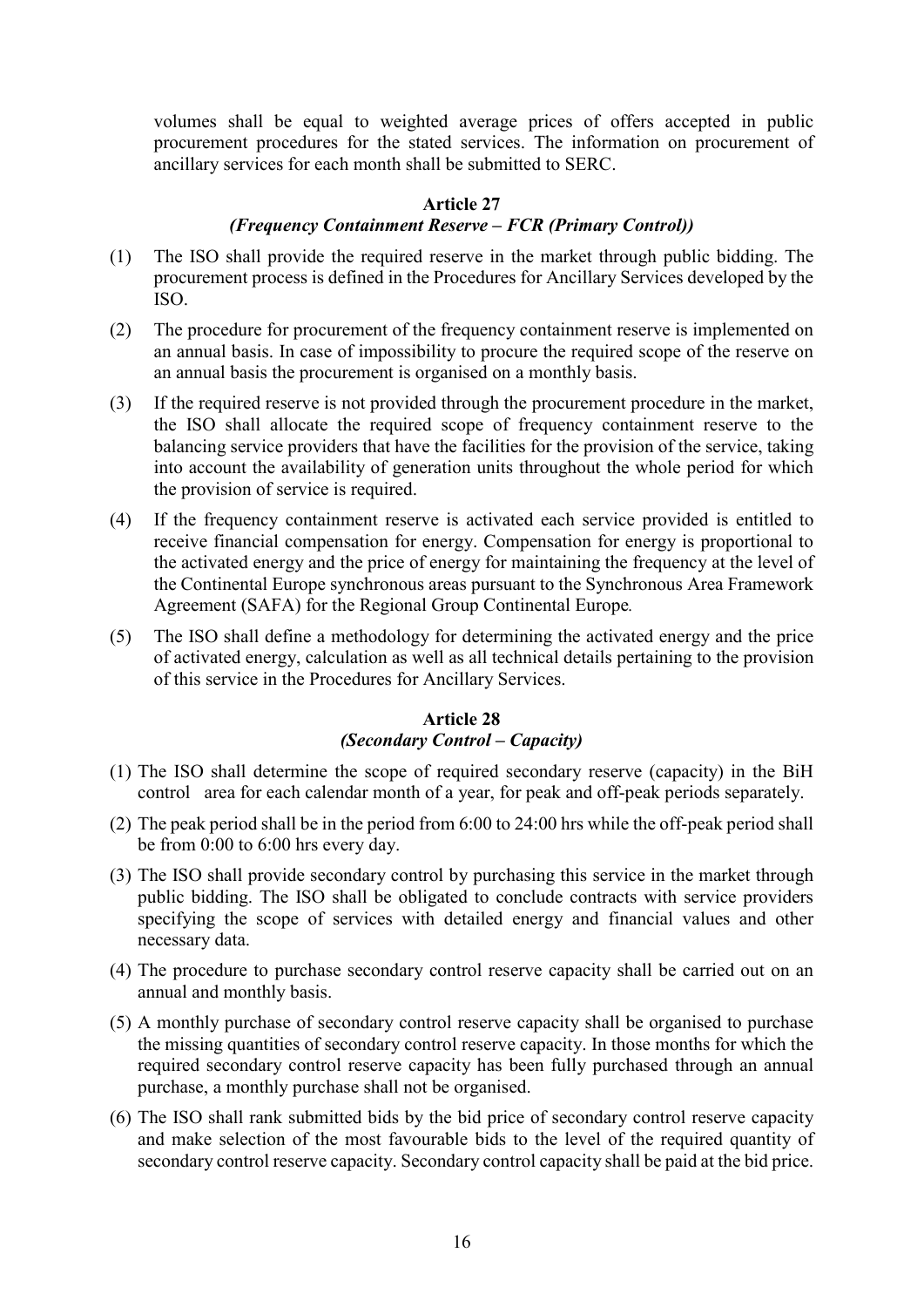- (7) If the required scope of secondary control capacity has not been purchased through an annual or monthly procedure for a certain month, the ISO shall re-allocate the missing quantities per individual service providers, taking into consideration the quantities purchased though market procedures and providers from which those quantities were purchased. The price of this capacity shall equal to the weighted average cost of capital provided by accepting the most favourable bids referred to in Paragraph (5) of this Article.
- (8) The price cap for secondary control reserve capacity shall be defined with the aim of protecting market participants, primarily the customers under the conditions of insufficiently developed competition. The price cap for secondary control reserve capacity shall equal to the product of the secondary control reserve capacity base price and predefined coefficient *kSecCap* which ensures sufficient incentives to suppliers to provide secondary control reserve capacity:

 $p_{MaxSecCap} = k_{SecCap} \times p_{BaseSecCap}; \quad 1.1 \leq k_{SecCap} \leq 1.5.$ 

(9) The secondary control reserve capacity base price shall equal to the higher value between the fixed costs of the most expensive generating unit providing the secondary control service and the market value of capacity which is used to provide the ancillary service of automatic secondary control.

*pBaseSecCap* = max(*capital costs*, *market value*).

(10)The market value of secondary control reserve capacity shall be calculated in a different manner depending on the type of market bidding procedure, i.e. whether it is annual or monthly, based on annual and monthly *forward* prices in the electricity exchange. The market value is limited within the following range:

 $10 \text{ E} / \text{MW/h} \leq$  market value  $\leq$  40  $\text{E} / \text{MW/h}$ 

- (11)The price cap and input parameters for its setting shall be published by SERC, at least 10 days before the beginning of the market procedure for purchasing secondary control reserve capacity.
- (12)The price of charge for failing to meet the obligation to provide the allocated quantities of secondary control reserve capacity shall be in the function of the price cap for secondary control reserve capacity. The price cap for secondary control reserve capacity depends on whether it is the result of an annual  $p_{MaxSecCapYear}$  or monthly purchase  $p_{MaxSecCapMont}$ , while the price of charge is defined as the function of the higher value between these two prices.
- (13)The price cap for secondary control reserve capacity (KM/MW/h) shall be determined for each calendar month. If the provider cannot provide the allocated compulsory quantity of secondary control reserve capacity or the provider which contracted the provision of reserve capacity does not nominate that reserve to the ISO on day D-1, the price of charge shall amount:

$$
p_{PenSecCap} = (k_{PenSecCap} - 1) \times \max(p_{MaxSecCapYear}, p_{MaxSecCapMont}); \quad 1.1 \leq k_{PenSecCap} \leq 1.25.
$$

(14)Total financial value of the charge for non-provision of allocated quantities of secondary control reserve capacity shall equal to the product of the non-provided reserve  $P_{False}$  and the price of charge  $p_{PenSecCap}$  for non-provided reserve:

 $C_{PenSec} = P_{False} \times p_{PenSecCap}$ .

#### **Article 29**

#### *(Automatic Frequency Restoration Reserve aFRR (Secondary Control) – Energy)*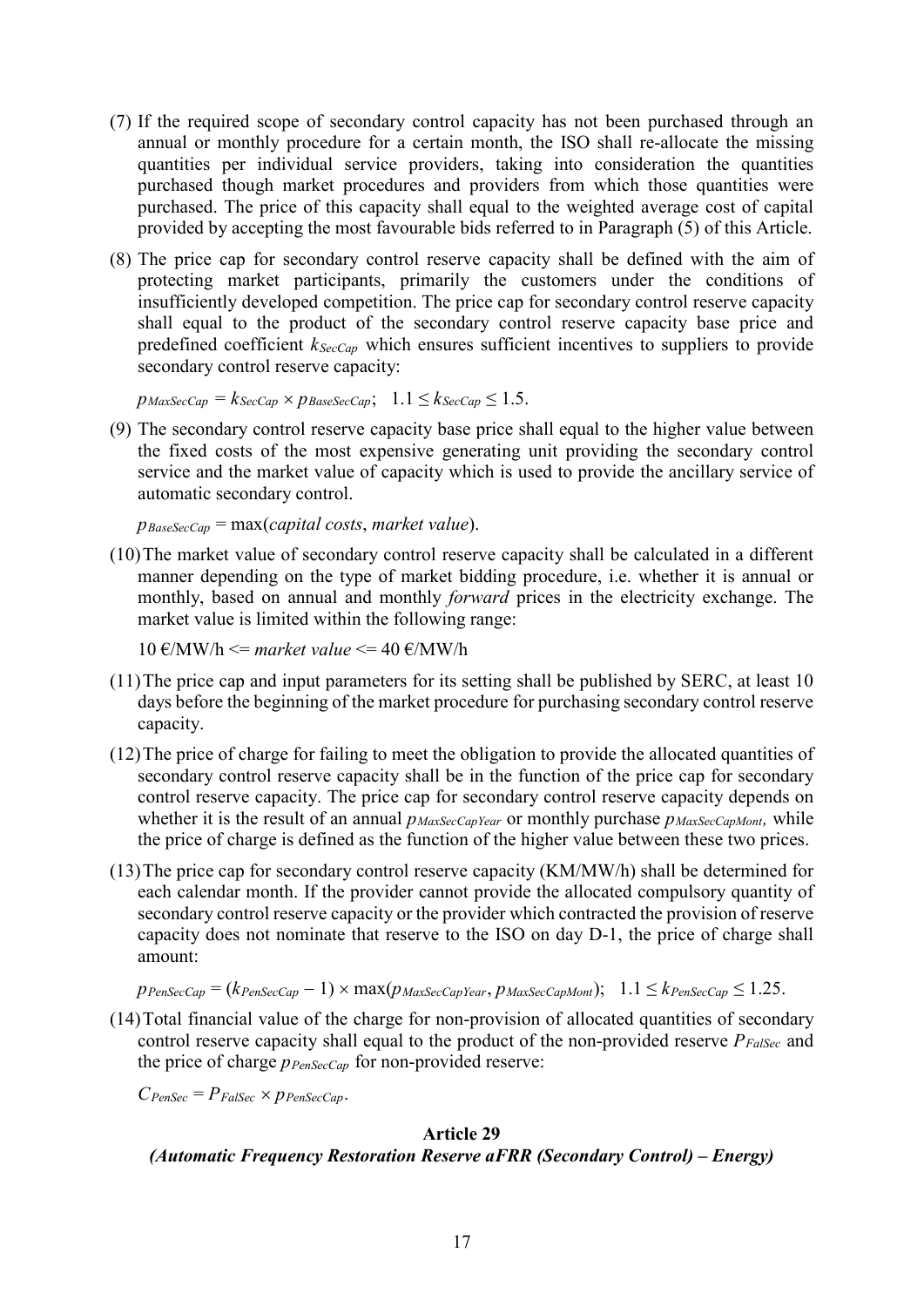- (1) All providers contracted for the provision of the automatic frequency restoration reserve aFRR are obligated to submit their balancing energy bids in accordance with contracted capacity.
- (2) The balancing energy bids for secondary control shall be submitted in accordance with the Rulebook on the Balancing Market Operation developed by the ISO.
- (3) Additional restrictions may be introduced for the submission of the aFRR energy bids in terms of the symmetric scope of regulation, number of bids by one individual balancing service provider and the price difference for positive and negative aFRR, which shall be defined in the Rulebook on the Daily Balancing Market Operations developed by the ISO. Automatic or manual activation of bids shall be done in accordance with a merit order list (MOL) with the activation of the most favourable bids. A more favourable bid in case of the positive balancing energy shall be a bid with a lower price while a more favourable bid in case of the negative balancing energy shall be a bid with a higher price.
- (4) Until the technical preconditions for the activation and calculation of aFRR in accordance with the MOL have been fulfilled, the activation of aFRR may be done proportionally to the aFRR scope by individual balancing service providers.
- (5) With an appropriate explanation, the ISO may deviate from the MOL activation in situations when the security of the power system is endangered. The secondary energy shall be activated proportionally to the contracted capacity. The secondary control energy shall be paid to the providers at the offered prices.
- (6) The difference between the bid price of upward secondary control energy  $p_{SecEnUp}$  and price of downward secondary control energy  $p_{\text{SecEnDown}}$  in a specific hour shall be within the regulated scope, that is, lower than or equal to maximum value of this difference *S* (€/MWh):

 $p_{SecEnUp} - p_{SecEnDown} \leq S$ .

(7) The value of S shall be determined by SERC.

#### **Article 30**

### *(Manual Frequency Restoration Reserve mFRR (Tertiary Control) – Capacity)*

- (1) The ISO shall determine the scope of required manual frequency restoration reserve mFRR in the BiH LFC area, for each calendar month of a year taking into consideration the existing arrangements for the joint reserve in the LFC block Slovenia – Croatia – Bosna and Herzegovina and other arrangements at the ENTSO-E level.
- (2) The ISO shall determine separately the scopes of required upward mFRR reserve and required scope of downward mFRR reserve.
- (3) The ISO shall provide the reserve by procuring this service in the market through public bidding. The ISO shall be obligated to conclude contracts with service providers specifying the scope of services with detailed energy and financial values and other necessary data.
- (4) The procedure for procuring mFRR reserve shall be carried out on an annual and monthly basis.
- (5) If it is impossible to procure the total required scope of reserve on an annual basis, the procurement of the missing volumes of reserve shall be organised on a monthly level.
- (6) The ISO shall rank all submitted bids by price and select the most favourable bids of reserve (or all offered quantities if the offered quantities are lower than the required ones).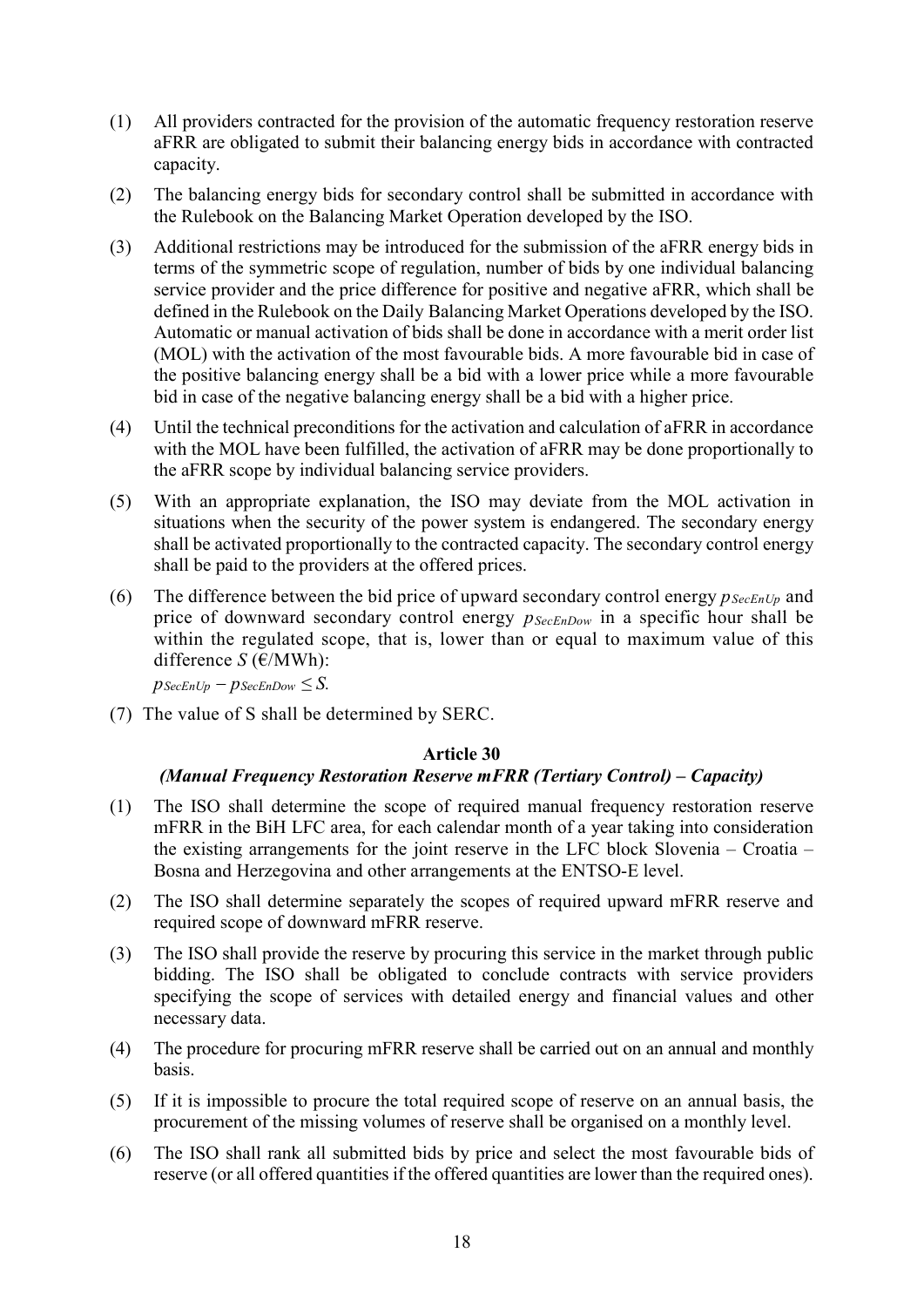- (7) The price of manual frequency restoration reserve *pTercCap* shall equal to the bid price of reserve which was selected in the procurement process.
- (8) With the aim of protecting the competition mechanism, the price cap for upward manual frequency restoration reserve shall be defined as:

 $p_{\text{MaxTerCapUp}} = k_{\text{TerCap}} \times p_{\text{TerCap}}; \ \ 1.1 \leq k_{\text{TerCap}} \leq 1.5$ 

and the price cap for downward manual frequency restoration reserve as:

 $p_{\text{MaxTerCapDown}} = 0.25 \times k_{\text{TerCap}} \times p_{\text{TerCap}}; \quad 1.1 \leq k_{\text{TerCap}} \leq 1.5.$ 

(9) The price caps referred to in paragraph (8) of this Article and basic input parameters for their setting shall be established by SERC.

#### **Article 31**

### *(Manual Frequency Restoration Reserve mFRR (Tertiary Control) – Energy)*

- (1) Using the daily balancing energy market the ISO shall procure required balancing energy in order to be able to correct deviations of balancing capacities and reference values of frequency in the real time in the BiH LFC area.
- (2) The ISO shall be responsible for organising and administering the daily balancing energy market while SERC shall monitor the operation of this market.
- (3) In the daily balancing energy market, balancing energy bids are collected separately for positive balancing energy (upward balancing energy) and for negative balancing energy (downward balancing energy).)
- (4) The submission of mFRR energy bids shall be done pursuant to the provisions of the Rulebook on the Daily Balancing Market Operations.
- (5) The price of balancing energy for upward mFRR *pTerEnUp* and balancing energy for downward mFRR *pTerEnDow* shall be limited with the aim of protecting the market competition. The price cap for balancing energy for upward mFRR shall equal to the product of the value of the electricity reference price in the market  $p_{MR}$  and coefficient *kMaxTerEnUp*:

 $p_{\text{MaxTerEnUp}} = k_{\text{MaxTerEnUp}} \times p_{\text{MR}}.$ 

(6) The price cap for balancing energy for downward mFRR *pMaxTerEnDow* shall equal to the negative product of the value of the electricity reference price in the market  $p_{MR}$  and coefficient *kMaxTerEnDow*:

 $p_{\text{MaxTerEnDown}} = -k_{\text{MaxTerEnDown}} \times p_{\text{MR}}.$ 

(7) The price caps for the balancing energy for mFRR and the values of coefficient  $k_{\text{MaxTerEnUp}}$ and *kMaxTerEnDow* shall be determined by SERC.

#### **Article 32** *(Tariff for System Service)*

- (1) The tariff for system service  $p_{\text{Sys}}$  shall serve to cover costs of procuring frequency containment reserve *C<sub>PrimCap</sub>*, automatic frequency restoration reserve *C<sub>SecCap</sub>*, manual frequency restoration reserve  $C_{TerCap}$ , replacement reserve  $C_{RR}$ , and the costs of procuring electricity to cover losses in the transmission system *CL* and other costs pertaining to the system service *CSysOTH*.
- (2) The tariff for system service shall amount to: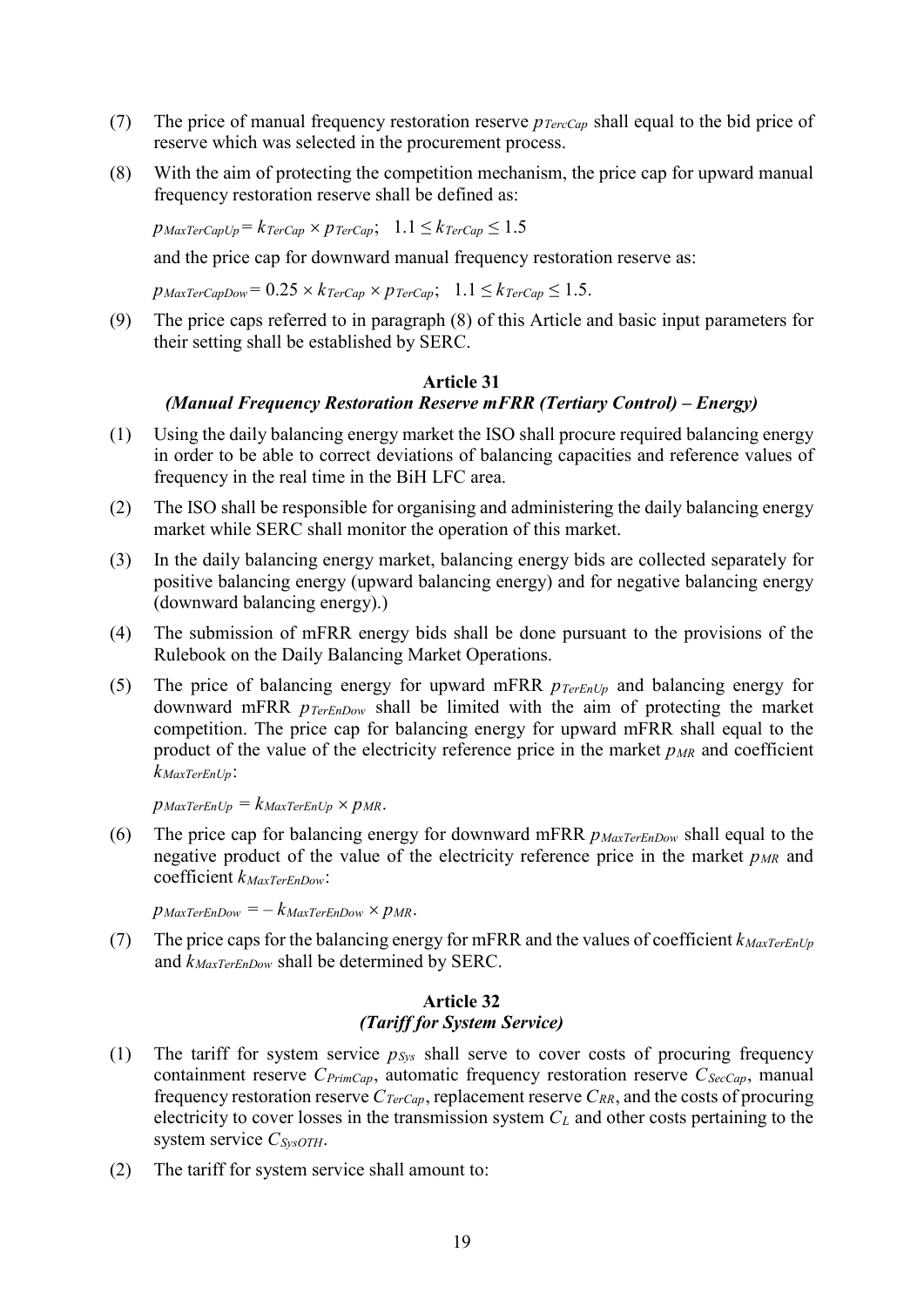$p_{Sys} = (C_{PrimCap} + C_{SecCap} + C_{TerCap} + C_{RR} + C_L + C_{SysOTH}) / W_C$ 

where:

 $W_C$  - active energy withdrawn by customers (kWh).

- (3) The ISO shall bill the tariff for system service to all licensed entities which withdraw electricity from the transmission system.
- (4) Costs of procuring frequency containment reserve, automatic frequency restoration reserve, manual frequency restoration reserve, replacement reserve, and the costs of procuring electricity to cover losses in the transmission system and other costs pertaining to the system service shall be determined by the ISO on an annual basis after the procedure for procurement of these services has been completed. In case of an incomplete procurement, for the purpose of setting the tariff for system service an estimate of total annual costs may be used.
- (5) SERC shall determine the tariff for system service on an annual basis and adjust it on a needs basis.

# **Article 33** *(Control of Voltage and Reactive Power)*

- (1) Generating units connected to the transmission network shall maintain the voltage within prescribed limits at their own expense in accordance with the Grid Code and their operational charts.
- (2) Notwithstanding paragraph (1) of this Article, in a situation with increased voltage levels in the transmission system, SERC may prescribe a compensation to be paid to generating units for operation in the capacitive regime, when generators withdraw reactive power from the transmission system thus reducing the existing surplus of reactive capacity and power.
- (3) The compensation referred to in paragraph (2) of this Article shall be prescribed based on an analysis of transmission system operation which is carried out by the ISO at its own initiative or at SERC request and the indicators showing that such regime of operation of generating units substantially contributes to keeping the voltage levels at 400 kV and 220 kV nodes within the limits prescribed by the Grid Code.
- (4) The compensation for operation of generators in the capacitive regime shall be proportional to the quantity of withdrawn reactive power and the price for withdrawn reactive power from the transmission system *preakt* (KM/Mvarh) which is the product of the coefficient  $k_{RG}$  and the referent price in the electricity market  $p_{MR}$ :

 $p_{\text{reak}} = k_{\text{RG}} \times p_{\text{MR}}$ ;  $k_{\text{RG}} \geq 0$ 

where  $k_{RG}$  is the compensation coefficient for operation of generators in the capacitive regime.

(5) The compensation referred to in paragraph (4) of this Article and input parameters for its determination shall be defined by SERC.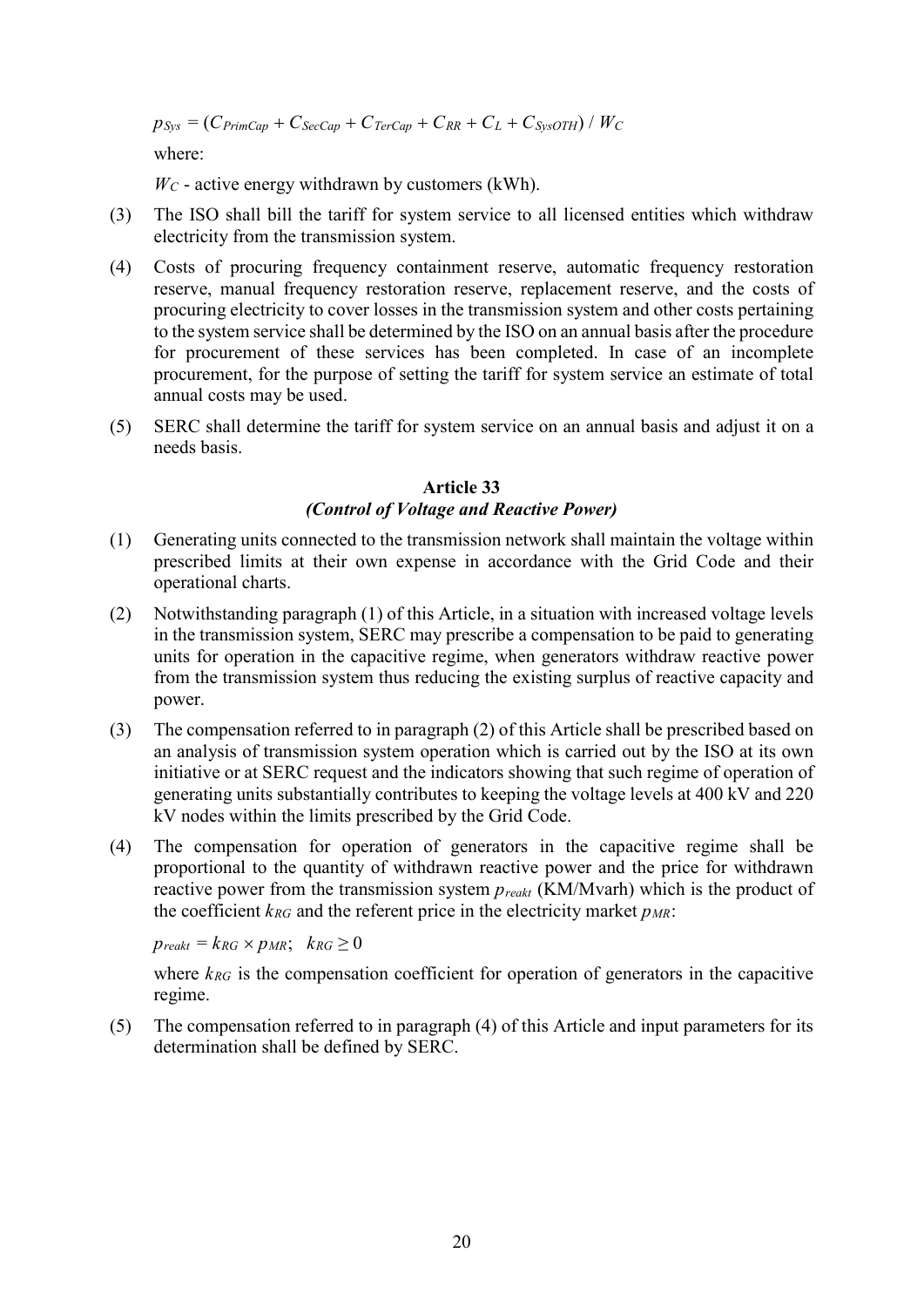# **Article 34** *(Black-start)*

Generating units with a black-start capability shall provide this service at their own expense.

### **Article 35**

### *(Costs of Losses in the Transmission System)*

- (1) Calculation of justified costs incurred due to electricity losses in the transmission system shall be based on annual quantities of transferred energy pursuant to Article 10 of this Methodology.
- (2) The ISO shall provide energy to cover losses in the transmission system by the procurement in the market through public bidding. The ISO shall be obligated to conclude contracts with the service providers.
- (3) The ISO shall procure energy to cover losses on a monthly basis but depending on an assessment of the situation in the electricity market with aim of optimising the procurement in terms of prices and quantities, it shall opt for annual, semi-annual or monthly procurement procedures, taking into consideration best practices.
- (4) An average electricity price obtained through the annual procurement of electricity to cover losses in the transmission system shall be the electricity reference price in the market  $p_{MR}$ . This price may be used as the reference price for the purpose of setting other prices which are prescribed by this Methodology.

### **Article 36** *(Excessive Withdrawal of Reactive Power)*

- (1) Excessive withdrawal of reactive power shall be a positive difference between the measured reactive power and reactive power which corresponds to the power factor cos φ=0.95 inductivity, i.e., it is the reactive power exceeding 33% of withdrawn active power.
- (2) The ISO shall calculate excessive withdrawal of reactive power from the transmission network on the basis of quantities measured on a monthly basis at the customers connected to the transmission network and prepare a monthly report.
- (3) SECR shall determine the price for excessive withdrawal of reactive power from the transmission system taking into consideration the voltage stability in the electric power system.
- (4) The price of excessive withdrawal of reactive power from the transmission network  $p_R$  shall equal to the product of value of the reference electricity price in the market  $p_{MR}$  and the coefficient *kR*:

 $p_R = k_R \times p_{MR}$ ;  $k_R \geq 0$ .

(5) The price referred to in paragraph (4) of this Article and input parameters for its determination shall be defined by SERC.

#### **Article 37** *(Deviation of Balance Responsible Parties from Daily Schedule and Deviation of BiH LFC Area)*

(1) The ISO shall calculate deviations both in energy and financial terms pursuant to the Market Rules.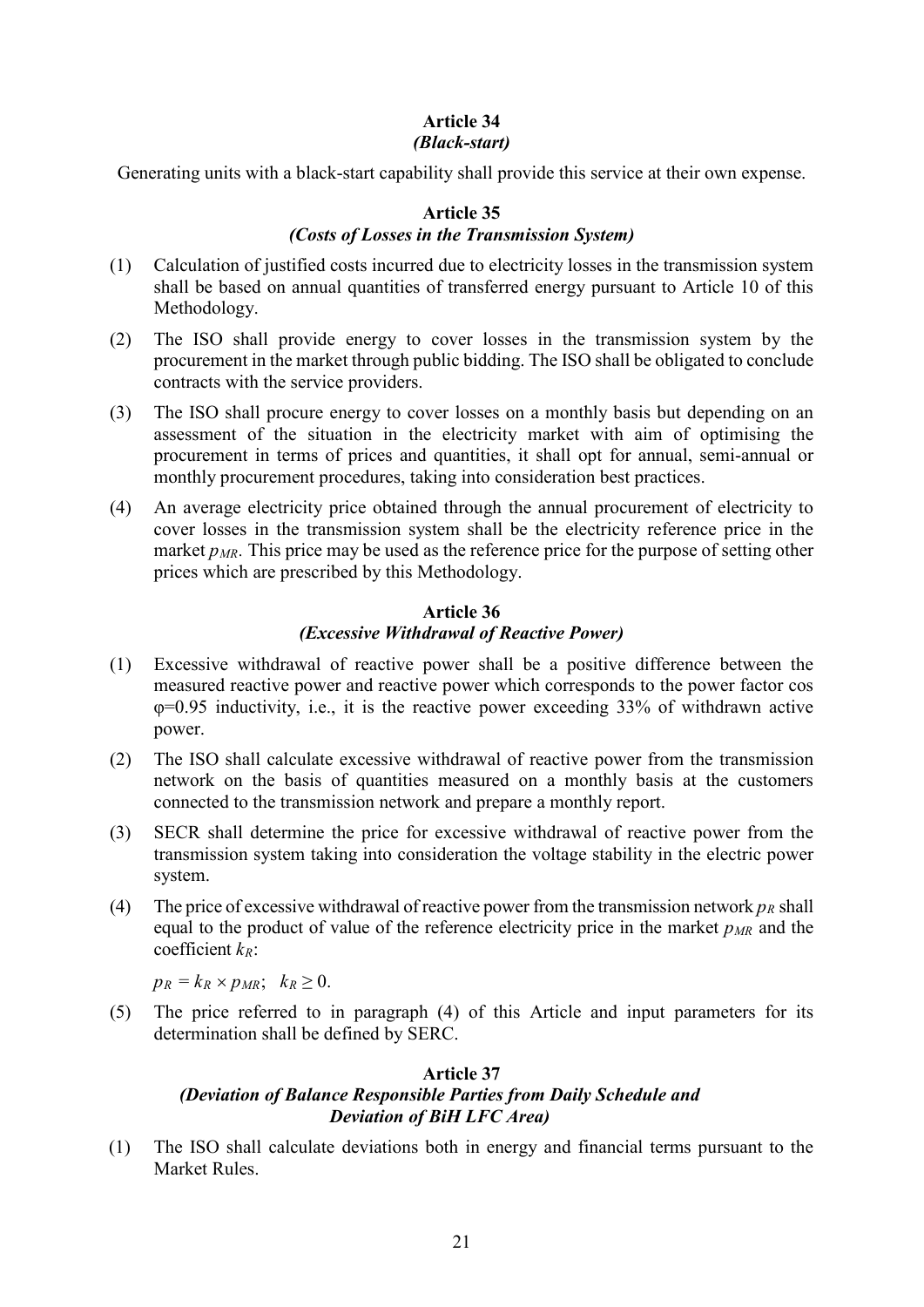- (2) The balance responsible party, to which the market participant belongs, with which the ISO concluded a contract on procuring energy to cover losses in the transmissions system, is obligated to pay charges for deviations pursuant to the provisions referred to in Paragraph (1) of this Article.
- (3) The balance responsible party, to which the market participant belongs, with which the distribution system operator concluded a contract on procuring energy to cover losses in the distribution system, shall be obligated to pay charges for deviations pursuant to the provisions referred to in Paragraph (1) of this Article.
- (4) Calculation and settlement of deviations of the BIH LFC area shall be done by the ISO with other transmission system operators in the Regional Group Continental Europe pursuant to Article 3 of to the Synchronous Area Framework Agreement (SAFA) for the Regional Group Continental Europe, which pertains to calculation and settlement.

# **Article 38** *(Calculation and Invoicing of Ancillary and System Services)*

- (1) Invoicing and payment of ancillary and system services shall be done on the basis of calculation of ancillary and system services which is made by the ISO.
- (2) This calculation shall be delivered to balance responsible parties, customers connected to the transmission system, the electricity distribution company of Brcko District BiH and SERC. The calculation specifies financial and energy standings of the ISO and balance responsible parties. Furthermore, energy standings of market participants in relation to the balance responsible party to which they belong shall be presented.
- (3) With the aim of producing an accurate calculation, distribution system operators (DOS) shall be obligated to submit all required data and information to the transmission system operator (ISO BiH).

# **PART FIVE – OTHER PROVISIONS**

### **Article 39** *(Payment)*

- (1) The Transmission Company and ISO cannot arrange with transmission network users a deadline for payment of transmission fee and system services which is longer than 15 days from the day of delivery of an invoice, nor can they charge a higher default rate for untimely payments than stipulated by law for the area where the debtor's seat is located.
- (2) The provisions referred to in the previous paragraph shall also be applied by suppliers of ancillary services. Exceptionally, upon ISO's proposal, SERC may approve other conditions for payment of invoices for ancillary services.

# **Article 40** *(Monitoring)*

SERC shall implement monitoring activities over the process of collecting public bids. With the aim of preventing non-allowed behaviour of market participants, SERC shall undertake the relevant measures in line with its competences.

### **Article 41** *(Obligations of the Independent System Operator)*